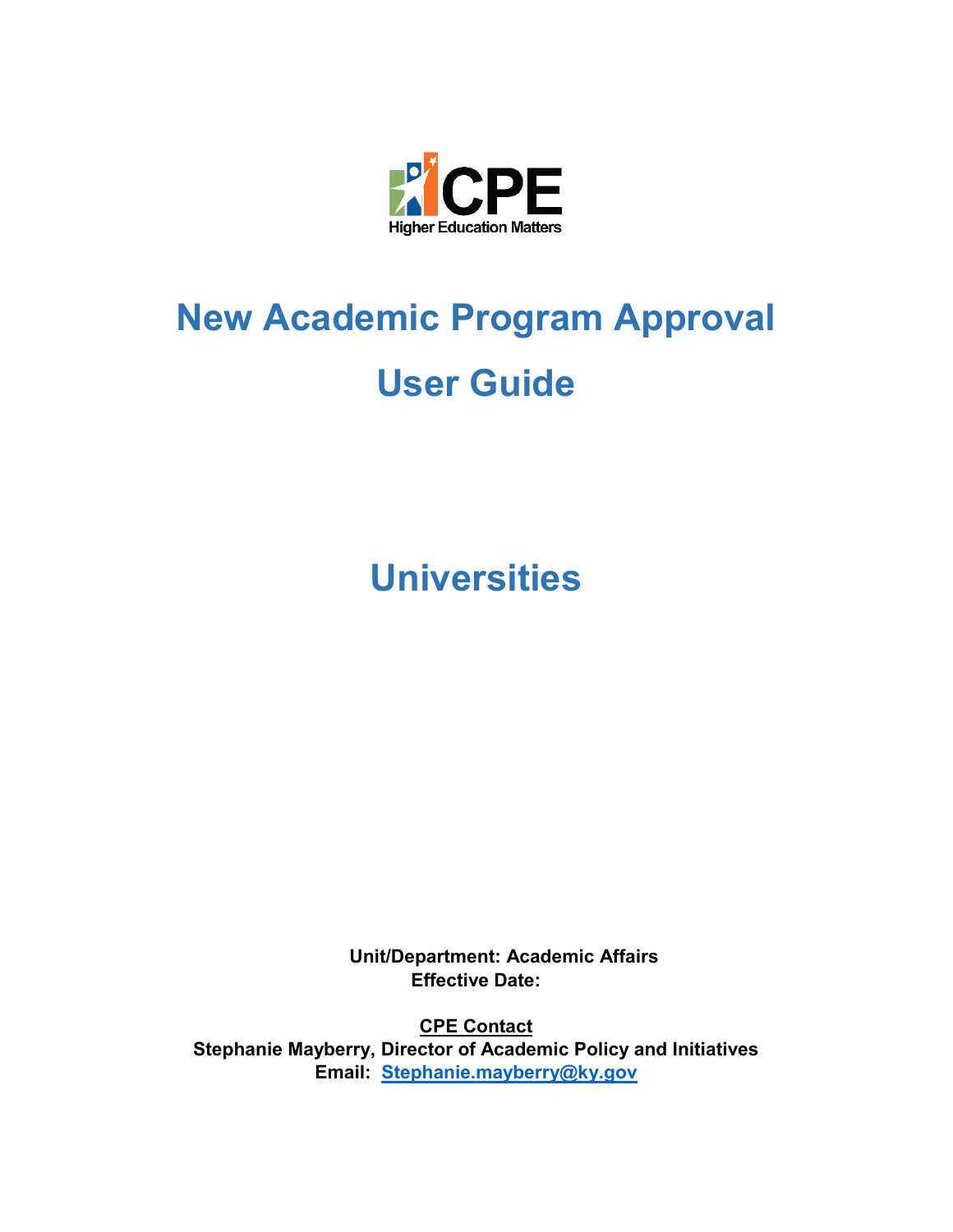# **Table of Contents**

| <b>Introduction</b>                | 3  |
|------------------------------------|----|
| <b>Getting Started</b>             | 4  |
| <b>New Certificates/Diplomas</b>   | 6  |
| <b>Notification of Intent</b>      | 9  |
| <b>New Degree Programs</b>         | 14 |
| <b>Basic Information</b>           | 14 |
| <b>Overview</b>                    | 16 |
| <b>Objectives</b>                  | 18 |
| <b>Demand</b>                      | 20 |
| Cost                               | 23 |
| <b>Assessment</b>                  | 24 |
| <b>Advanced Practice Doctorate</b> | 25 |
| <b>Comment Period</b>              | 26 |
| <b>Next Steps</b>                  | 26 |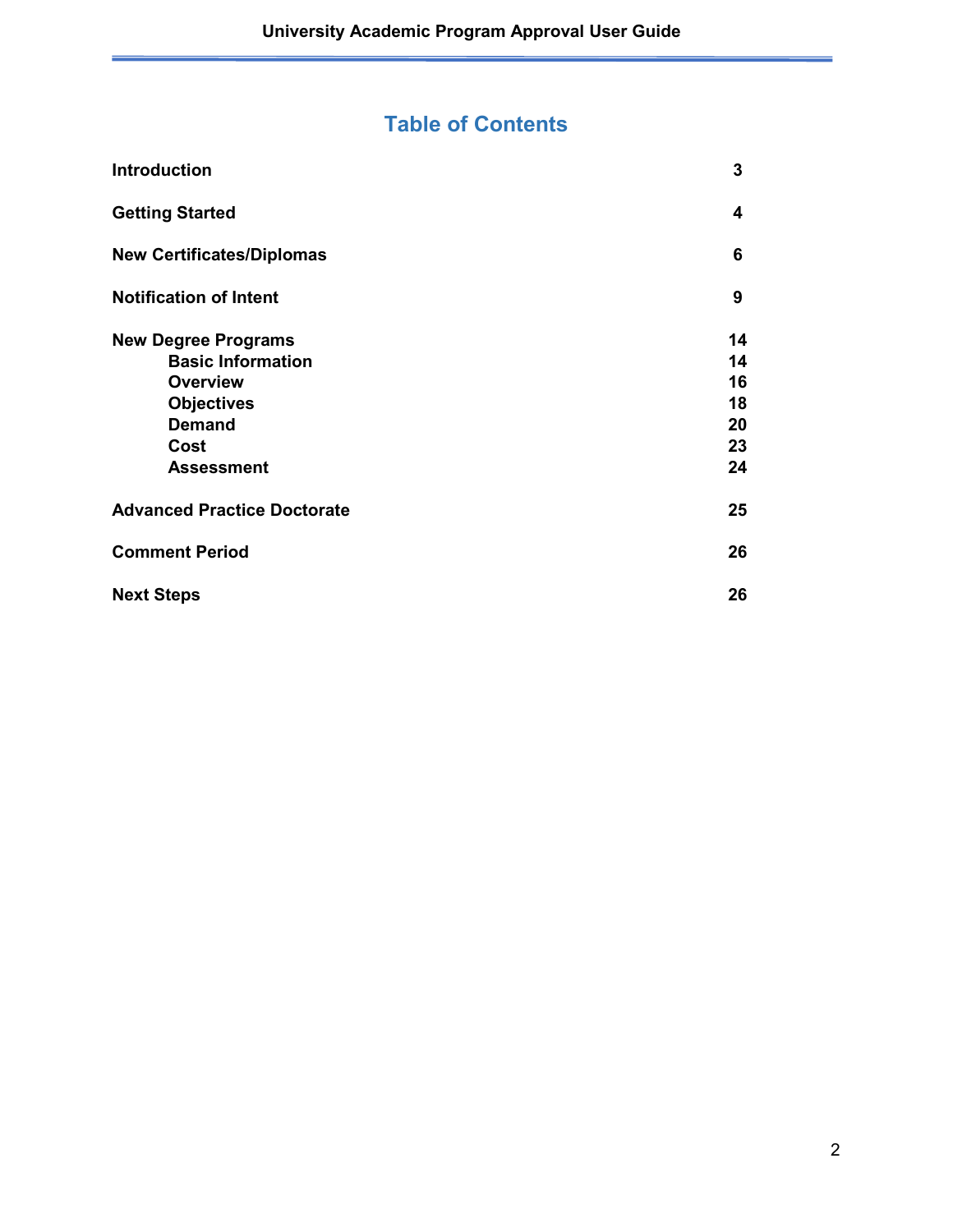# **Introduction**

This document guides users through the CPE Program Approval submission process. Please consult the *[New Academic Program Approval Policy](http://cpe.ky.gov/policies/academicaffairs/newacademicprogramapprovalpolicy.pdf)* for additional information, including definitions related to academic programming, eligibility status rules, and guidelines.

#### **New Diploma and Certificate Programs**

The institution completes a New Diploma/Certificate Form through the online system. Programs are approved by CPE staff upon receipt of the completed form.

#### **All Degree Programs**

The institution posts the Notification of Intent (NOI) to the online system. The notification is shared with the chief academic officers at other public universities. NOIs must be submitted by the 10th day of the month.

#### **Users**

The Chief Academic Officer and one designee has access to the KPEDS program approval system. For any designee changes, the Chief Academic Officer should contact Stephanie Mayberry at [stephanie.mayberry@ky.gov](mailto:stephanie.mayberry@ky.gov) for a new username and password.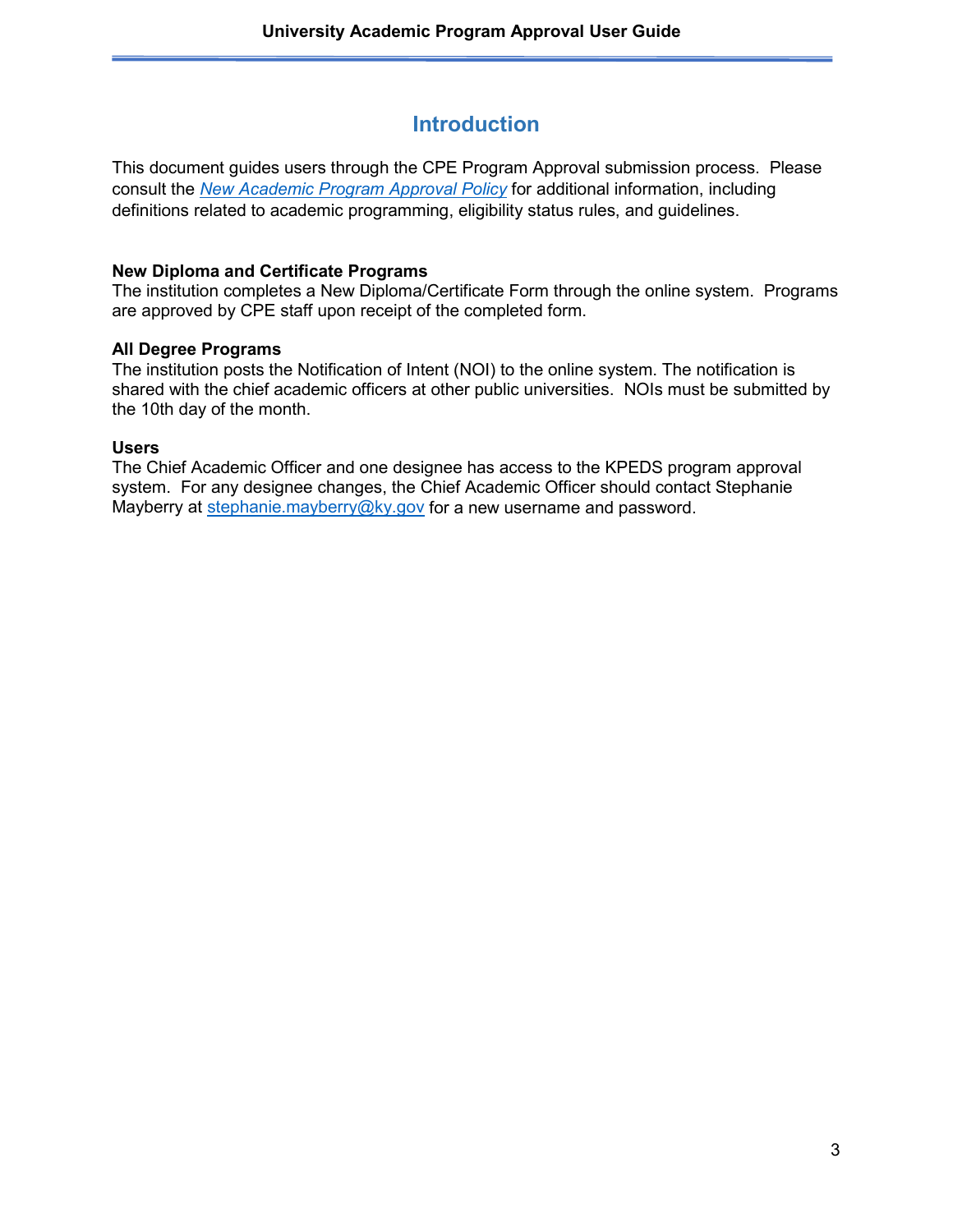# **Getting Started**

| Login to the Kentucky Postsecondary Education Data System (KPEDS) at http://kpeds.ky.gov/.                                                                                                                                                                                                                    |
|---------------------------------------------------------------------------------------------------------------------------------------------------------------------------------------------------------------------------------------------------------------------------------------------------------------|
| Kentucky Postsecondary Education Data System (KPEDS)                                                                                                                                                                                                                                                          |
| Please enter your KPEDS username and password. If you have forgotten your password or would like to change your password,<br>use the Reset Your Password feature below. If you have forgotten your username, contact the KPEDS help desk at<br>kpedshelp@ky.gov for assistance between 8:00am and 4:30pm EST. |
| Username:                                                                                                                                                                                                                                                                                                     |
| Password:                                                                                                                                                                                                                                                                                                     |
| Login                                                                                                                                                                                                                                                                                                         |
| Reset Your Password                                                                                                                                                                                                                                                                                           |
|                                                                                                                                                                                                                                                                                                               |
| For authorized KPEDS users only. For public reports and statistics, please visit the Kentucky Postsecondary Education Data<br>Portal.<br>If you experience technical difficulties with the application, please contact the KPEDS Help Desk by email:<br>kpedshelp@ky.gov.                                     |
| <b>KENTUCKY COUNCIL ON</b><br>POSTSECONDARY EDUCATION                                                                                                                                                                                                                                                         |

Depending on user permissions, users will see different options on the initial screen. You should select **Program Management.**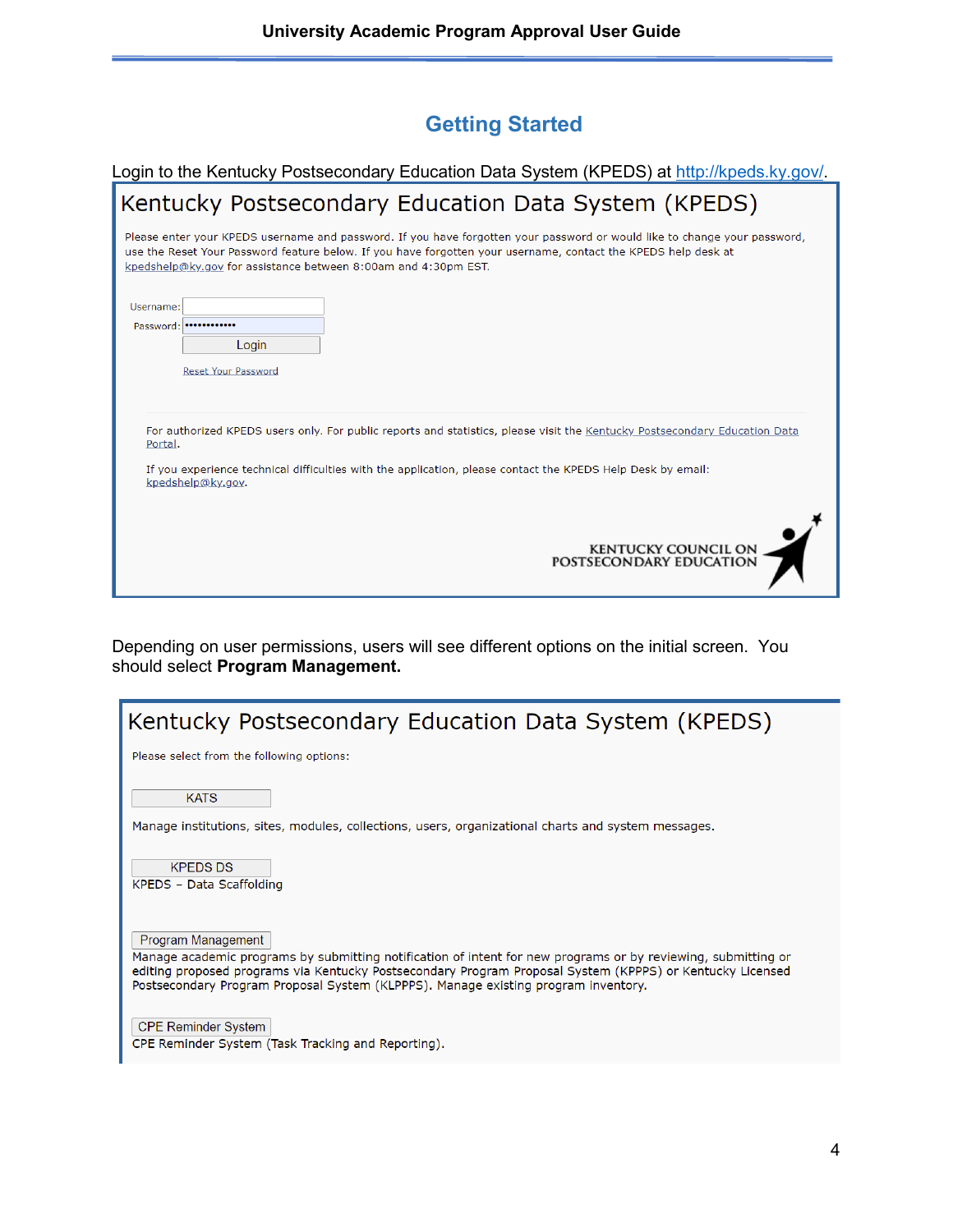# Select the **Program Approval** button.

| Kentucky Postsecondary Education Data System (KPEDS)                                                                                  |
|---------------------------------------------------------------------------------------------------------------------------------------|
| Please select from the following options:                                                                                             |
| Notification of Intent<br>Notify CPE of new programs your institution may propose in the next six months.                             |
| <b>Program Approval</b><br>Review, submit or edit proposed academic programs.                                                         |
| <b>Program Review</b><br>Review existing academic programs.                                                                           |
| Program Inventory<br>Manage and edit existing program inventory.                                                                      |
| Logout                                                                                                                                |
| For authorized KPEDS users only. For public reports and statistics, please visit the Kentucky Postsecondary Education<br>Data Portal. |
| If you experience technical difficulties with the application, please contact the KPEDS Help Desk by email:<br>kpedshelp@ky.gov.      |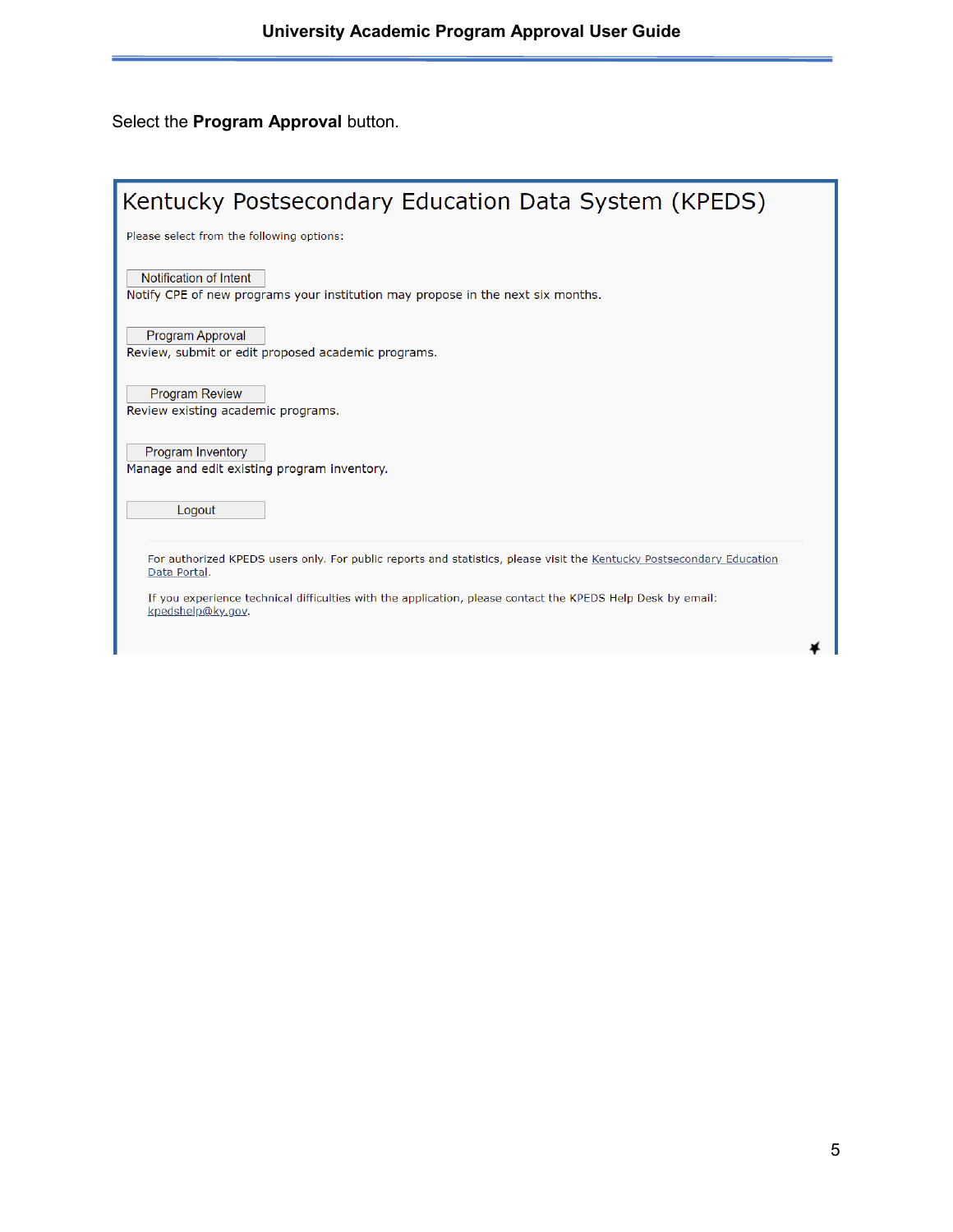# **New Certificates/Diplomas**

If you are proposing a new certificate or diploma, click **Add Diploma/Certificate**.

|                         |     | <b>Add New Proposal</b> | Add Diploma/Certificate |  |
|-------------------------|-----|-------------------------|-------------------------|--|
|                         |     |                         |                         |  |
| Proposal Type : Select  |     |                         | v                       |  |
| Institution : All       |     |                         | $\check{ }$             |  |
| Degree Level : Select   |     |                         | $\check{ }$             |  |
| CIP 2 Digits : Select   |     |                         | $\check{ }$             |  |
| Submission Year :   All |     |                         | $\check{ }$             |  |
| Proposal Status : All   |     |                         | $\check{ }$             |  |
|                         | $-$ |                         |                         |  |

You will see the following screen:

| <b>KPPPS</b>                              | Welcome Melissa Bell<br>Kentucky Postsecondary<br>Council on Postsecondary Education<br>Program Proposal System<br>Logout |
|-------------------------------------------|---------------------------------------------------------------------------------------------------------------------------|
|                                           | <b>Council on Postsecondary Education</b><br>KENTUCKY COUNCIL ON                                                          |
|                                           |                                                                                                                           |
| Home                                      | Incomplete<br><b>Unlocked</b>                                                                                             |
| <b>Resources</b><br><b>Administration</b> |                                                                                                                           |
| Logout                                    |                                                                                                                           |
|                                           | * Institution : Select<br>v                                                                                               |
|                                           | * Program Type : Single Institution<br>◡                                                                                  |
|                                           | * Program Name:                                                                                                           |
|                                           |                                                                                                                           |
|                                           | * Degree Level : Select<br>◡                                                                                              |
|                                           | * Degree Designation :<br>$\check{ }$                                                                                     |
|                                           | * CIP Code (2-Digit) : Select<br>$\checkmark$                                                                             |
|                                           | * CIP Code : Select<br>◡                                                                                                  |
|                                           | * Minimum Credit Hours Required for Degree :                                                                              |
|                                           | * Maximum Credit Hours Required for Degree : [                                                                            |
|                                           | * 100% F2F in classroom: N Yes No                                                                                         |
|                                           | * 100% Distance Learning : Nes No                                                                                         |
|                                           | * F2F / Distance Learning : DVes DNo                                                                                      |
|                                           | $\overline{12}$<br>* Program Implementation Date:                                                                         |
|                                           | Document Upload :                                                                                                         |
|                                           | No uploaded file(s) present                                                                                               |
|                                           | File Upload :<br>Select File                                                                                              |
|                                           | <b>Upload</b>                                                                                                             |
|                                           | Comment:                                                                                                                  |
|                                           |                                                                                                                           |
|                                           |                                                                                                                           |
|                                           | Submit To CPE<br>$\check{ }$<br>Go                                                                                        |

All fields are required.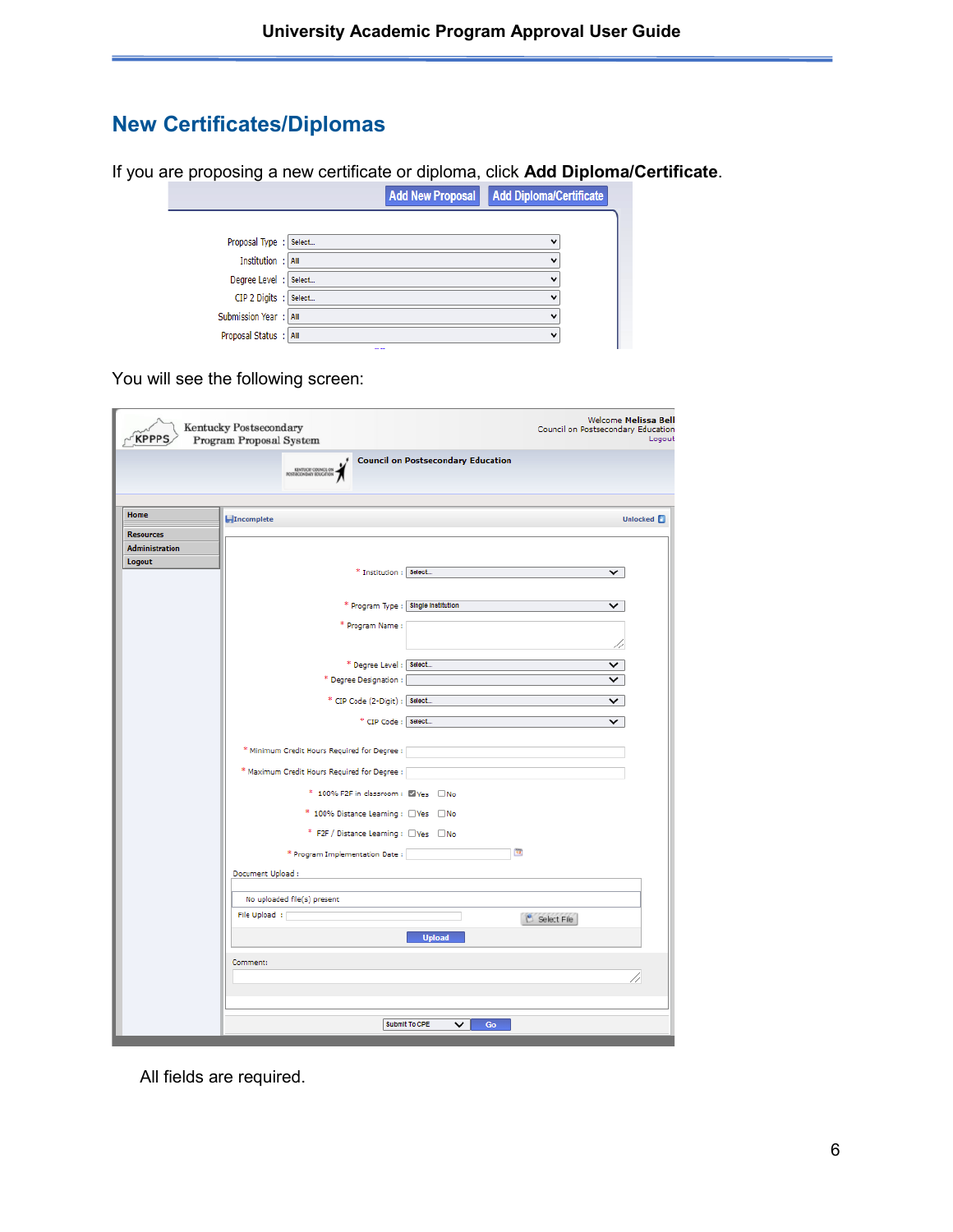#### **Institution Name**

Choose from the drop-down menu.

#### **Program Type: Single Institution, Collaborative or Joint**

Choose one of the options from drop-down menu. Click [here](http://cpe.ky.gov/policies/academicaffairs/newacademicprogramapprovalpolicyglossary.pdf) for complete definitions.

- Single Institution an academic program offered by one institution.
- Collaborative Program an academic program under the sponsorship of more than one institution or organization that contains elements of resource sharing agreed upon by the partners.
- Joint Program an academic program that is sponsored by two or more institutions leading to a single credential or degree, which is conferred by all participating institutions.

If two or more institutions create a collaborative or joint program with academic programs that are already offered at each institution, then the program does not need to undergo the new academic program approval process at either institution. If any partner institution **does not** currently offer the academic program; that institution must submit the program for approval and provide a "Memorandum of Understanding" that outlines program responsibilities.

#### **Program Name**

Include the institution's proposed name for the program.

#### **Degree Level**

Degree levels are based on IPEDS definitions. A full listing of degree and credential definitions can be found at [The Integrated Postsecondary Education Data System.](https://nces.ed.gov/ipeds/)

#### **Degree Designation**

Please select from the following designations:

- Diploma less than 9 semester credit hours
- Diploma 9-29 semester credit hours
- Diploma 1-2 years
- Diploma 2-4 years
- Undergraduate Certificate less than 9 semester credit hours
- Undergraduate Certificate 9-29 semester credit hours
- Undergraduate Certificate 1-2 years
- Undergraduate Certificate 2-4 years
- Post-Baccalaureate Certificate
- Post-Master's Certificate
- Post-Doctor's Degree Professional Practice Certificate

#### **CIP Code**

Appropriate CIP code selection is important to the alignment with program, institutional, and statewide academic portfolio objectives. A complete list of CIP codes are available at: **[The](https://nces.ed.gov/ipeds/)  [Integrated Postsecondary Education Data System](https://nces.ed.gov/ipeds/)**.

Once a 2-digit CIP Code has been selected, please choose the most appropriate 6-digit CIP Code (a drop-down menu will display choices).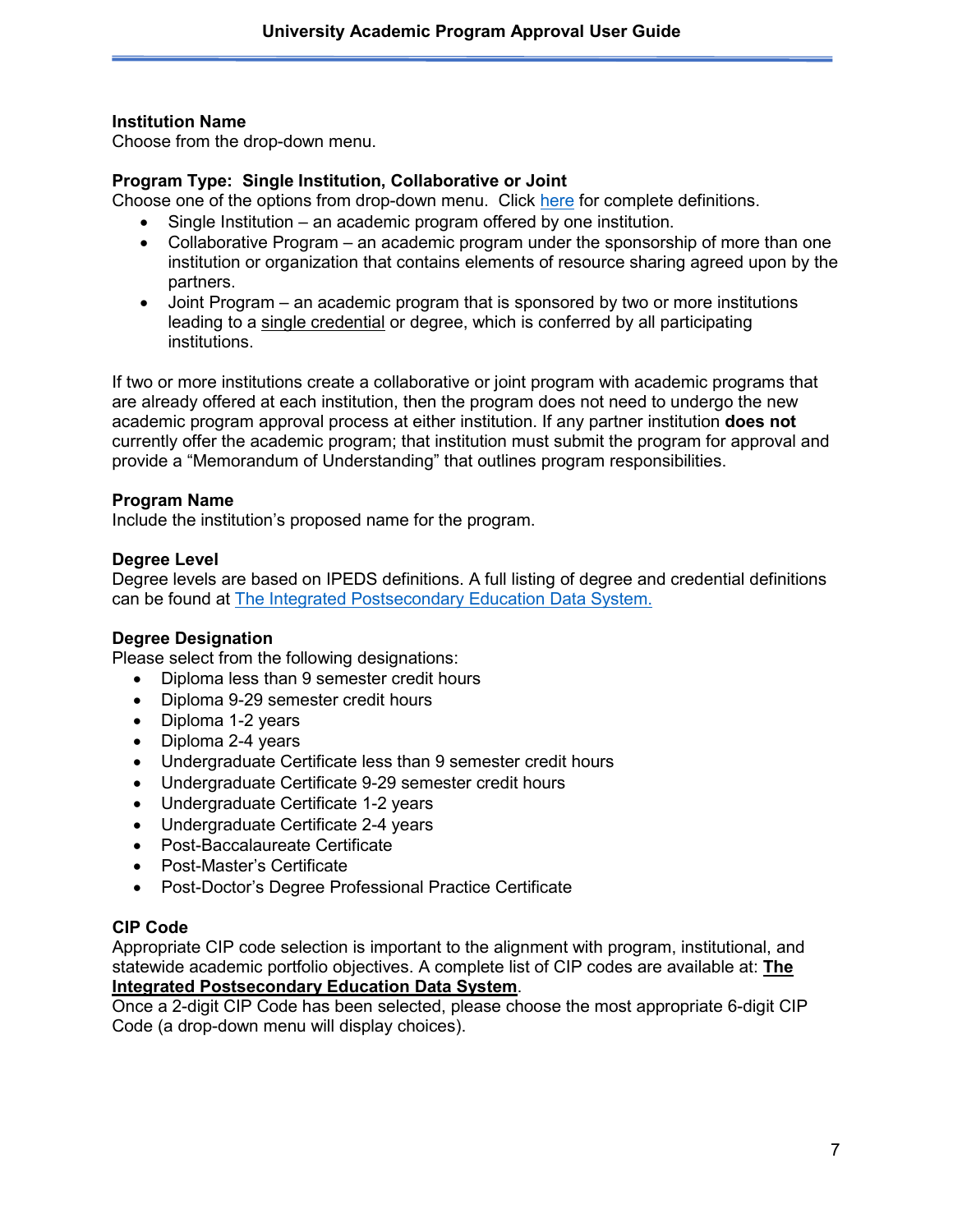#### **Stackable Credential**

The U.S. Department of Labor defines stackable credentials as those that are part of a sequence of credentials that can be accumulated over time and move an individual along a career pathway. Please indicate whether the program is a stackable credential.

#### **Minimum Credit Hours Required**

Note the minimum credit hours needed to complete the certificate or diploma program.

#### **Maximum Credit Hours Required**

Note the maximum number of credit hours that students can accumulate if they choose the track within a program that requires the most credit hours.

#### **Modality**

Legislators, media, and the general public often ask CPE which programs can be completed entirely online. Since a program may be offered in multiple ways, the form allows you to note that as well.

#### **Program Implementation Date**

Provide a proposed implementation date. Since institutions may not know the specific date, please choose any day within the month and year that implementation is planned.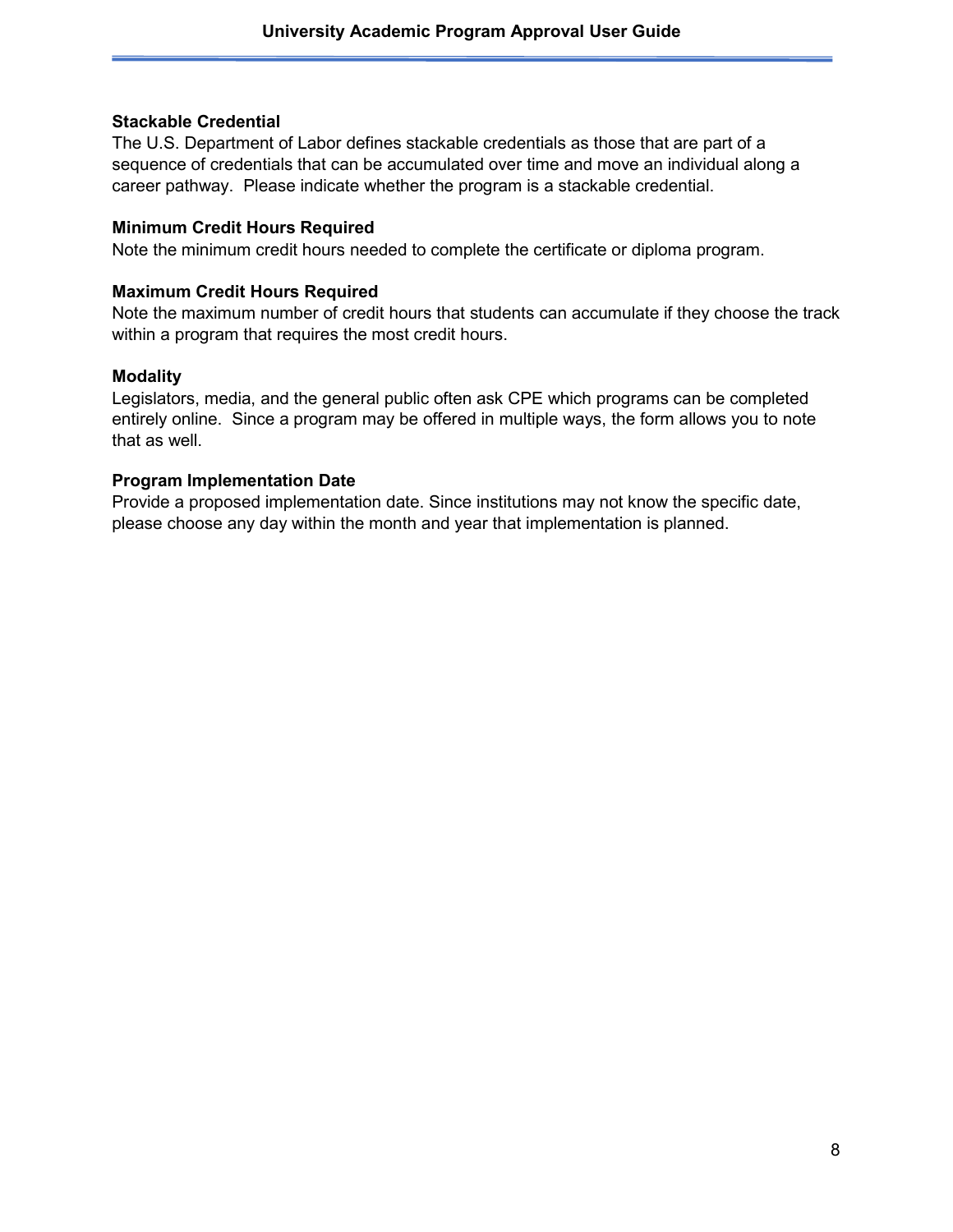# **Notification of Intent (NOI)**

Select Notification of Intent to notify the Council of intent to create a new program. The institution will post to the online system by the 10<sup>th</sup> of the month. All submitted notifications are shared with the chief academic officers at their regular meetings. Once a NOI is approved by CPE staff, an institution may submit a proposal.

Proposals must be submitted within one year of NOI approval.

| Kentucky Postsecondary Educ                                                              |  |  |  |  |
|------------------------------------------------------------------------------------------|--|--|--|--|
| Please select from the following options:                                                |  |  |  |  |
| <b>Notification of Intent</b><br>Notify CPE of new programs your institution may propose |  |  |  |  |
| <b>Program Approval</b><br>Review, submit or edit proposed academic programs.            |  |  |  |  |
| <b>Program Review</b><br>Review existing academic programs.                              |  |  |  |  |
| <b>Program Inventory</b><br>Manage and edit existing program inventory.                  |  |  |  |  |
| Logout                                                                                   |  |  |  |  |
| For authorized KPEDS users only. For public reports and s                                |  |  |  |  |
| If you experience technical difficulties with the application                            |  |  |  |  |

To add a Notification of Intent, click the "Add New NOI" button. You will be directed to a page asking you toprovide the program title, degree level, and a brief program description.

| $\tilde{N}$ O I<br>Notification Of Intent                                     |  |  |  |
|-------------------------------------------------------------------------------|--|--|--|
| <b>Manage Notification Of Intent (NOI)</b>                                    |  |  |  |
| Add New NOI                                                                   |  |  |  |
| <b>Search NOI</b>                                                             |  |  |  |
| Institution : All                                                             |  |  |  |
| Program Title :                                                               |  |  |  |
| Degree Level : Select                                                         |  |  |  |
| CIP 2 Digits : Select                                                         |  |  |  |
| Year Submitted: 2013<br><b>Search</b>                                         |  |  |  |
|                                                                               |  |  |  |
| <b>Total Record Count:</b>                                                    |  |  |  |
|                                                                               |  |  |  |
| <b>Institution Name</b><br><b>Program Title</b>                               |  |  |  |
| MASTERS DEGREE PROGRAM IN INTERDISCIPL<br>Kentucky State University<br>BEHAVI |  |  |  |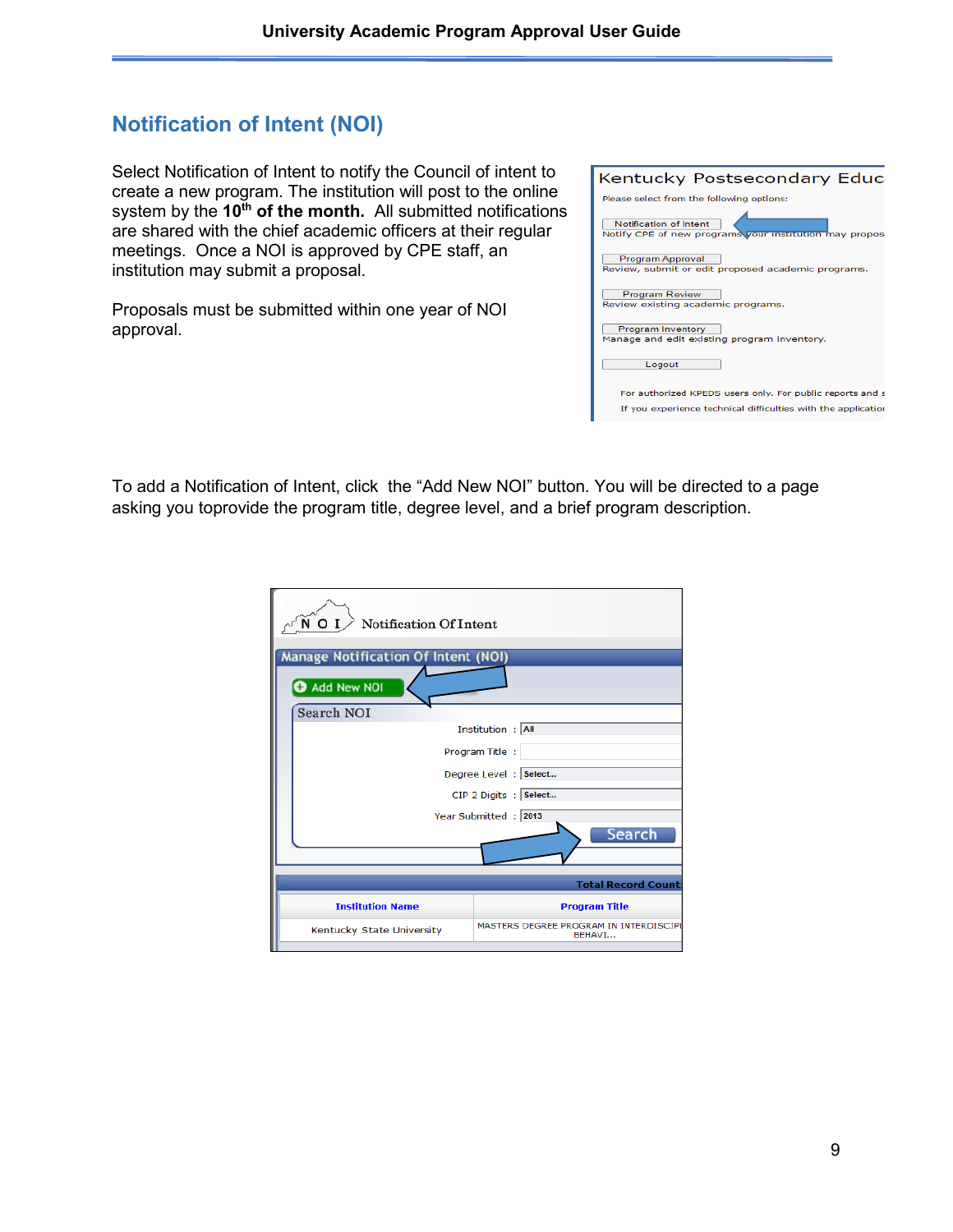Ξ

alar a

#### Below is a screen shot of the NOI page**.**

| <b>NOI</b> (Notification Of Intent)                                                                                                                                                                                                                                                                                                                                                                                                                                                                                                                                                                                                                                                                                                                      |               | Welcome Stephanie Mayberry<br>Council on Postsecondary Education<br>Logout |
|----------------------------------------------------------------------------------------------------------------------------------------------------------------------------------------------------------------------------------------------------------------------------------------------------------------------------------------------------------------------------------------------------------------------------------------------------------------------------------------------------------------------------------------------------------------------------------------------------------------------------------------------------------------------------------------------------------------------------------------------------------|---------------|----------------------------------------------------------------------------|
| Institution: University of Louisville                                                                                                                                                                                                                                                                                                                                                                                                                                                                                                                                                                                                                                                                                                                    | NOI ID # 1241 | Status: Approved on 7/7/2021                                               |
| $\vee$ Program Information $\Theta$                                                                                                                                                                                                                                                                                                                                                                                                                                                                                                                                                                                                                                                                                                                      |               |                                                                            |
| #Institution                                                                                                                                                                                                                                                                                                                                                                                                                                                                                                                                                                                                                                                                                                                                             |               |                                                                            |
| University of Louisville                                                                                                                                                                                                                                                                                                                                                                                                                                                                                                                                                                                                                                                                                                                                 |               |                                                                            |
| <b>*Program Name</b>                                                                                                                                                                                                                                                                                                                                                                                                                                                                                                                                                                                                                                                                                                                                     |               |                                                                            |
| <b>General Studies</b>                                                                                                                                                                                                                                                                                                                                                                                                                                                                                                                                                                                                                                                                                                                                   |               |                                                                            |
| <b>* Program Description</b>                                                                                                                                                                                                                                                                                                                                                                                                                                                                                                                                                                                                                                                                                                                             |               |                                                                            |
| We are proposing a BS in General Studies degree program that will be entirely online and designed for returning adult learners who have earned<br>college credits but stopped-out of college and do not have a bachelor's degree. Admission to the program will be limited to adults with credits who<br>stopped-out of school thus, the program will not be competing with existing programs for first time freshmen nor will it be appropriate for current<br>students who have accumulated credits but have not completed a degree program. The program will be housed in the A&S Dean's Office (similar<br>to the Liberal Studies program), and students admitted to this program will have the opportunity to earn credits through a Prior Learning |               |                                                                            |
| Will this program replace or enhance any existing programs(s) or tracks, concentrations, or specializations within an existing program? If yes, please<br>specify.                                                                                                                                                                                                                                                                                                                                                                                                                                                                                                                                                                                       |               |                                                                            |
| No.                                                                                                                                                                                                                                                                                                                                                                                                                                                                                                                                                                                                                                                                                                                                                      |               |                                                                            |
|                                                                                                                                                                                                                                                                                                                                                                                                                                                                                                                                                                                                                                                                                                                                                          |               |                                                                            |
|                                                                                                                                                                                                                                                                                                                                                                                                                                                                                                                                                                                                                                                                                                                                                          |               |                                                                            |

#### **Program Information**

#### **Institution**

Please select from the drop-down menu.

#### **Program Name**

Include the institution's proposed name for the program.

#### **Program Description**

Provide a brief overview of the program and its objectives.

#### **Program Replacement or Enhancement**

Please indicate whether the program replaces or enhances any existing programs.

#### **Degree Level**

Degree levels are based on IPEDS definitions. A full listing of degree and credential definitions can be found at [The Integrated Postsecondary Education Data System.](https://nces.ed.gov/ipeds/)

#### **Degree Designation**

Select a degree designation from the drop-down menu.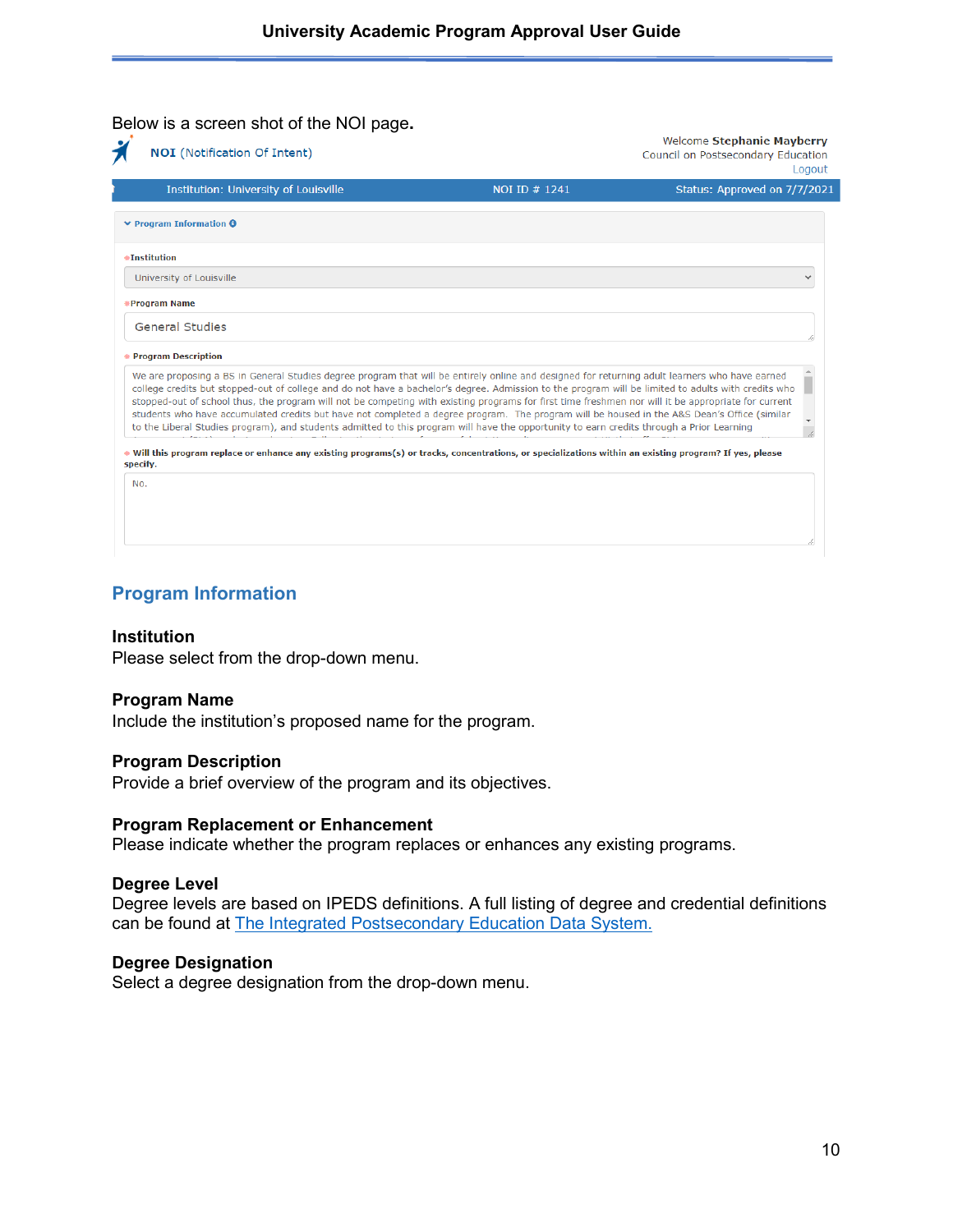#### **CIP Code**

Choose the most appropriate CIP code. Once you choose the 2-digit code, the 4-digit codes within that CIP will populate the "CIP Code" drop-down menu.Appropriate CIP code selection is important to the alignment of program, institutional, and statewide academic portfolio objectives.

#### **Credit Hours**

Note the number of credit hours students must earn to complete the program.

#### **Proposed/Expected Institutional Board Approval Date**

Although the NOI can be submitted before board approval, the institutional governing board should approve the program prior to submitting the full proposal to the online program approval system.

#### **Proposed Implementation Date**

Provide a proposed implementation date. Since institutions may not know a specific date, please choose any day within the month and year that the implementation is planned.

#### **Demand**

#### **Student Demand**

Fill in the table with the projected number of students enrolled and degrees conferred in the first five years of the program. The Gray Data Scorecard must be provided via pdf upload for Student and Employer Demand sections.

| Student Demand $\Theta$ |        |        |        |        |
|-------------------------|--------|--------|--------|--------|
| Year1                   | *Year2 | *Year3 | *Year4 | *Year5 |
| 15                      | 38     | 65     | 94     | 126    |
|                         |        |        |        |        |

#### **Market Demand**

Institutions should provide a strong rationale for why this program is needed.

#### **Employer Demand**

Fill in the following table with projected employment at the regional, state, and national levels.

|                    | Regional | <b>State</b> | <b>National</b> | Growth<br><b>Projections</b> |
|--------------------|----------|--------------|-----------------|------------------------------|
| Type of Job        |          |              |                 |                              |
| Average Wage       |          |              |                 |                              |
| # of Openings      |          |              |                 |                              |
| <b>Type of Job</b> |          |              |                 |                              |
| Average Wage       |          |              |                 |                              |
| # of Openings      |          |              |                 |                              |
| Type of Job        |          |              |                 |                              |
| Average Wage       |          |              |                 |                              |
| # of Openings      |          |              |                 |                              |
| Type of Job        |          |              |                 |                              |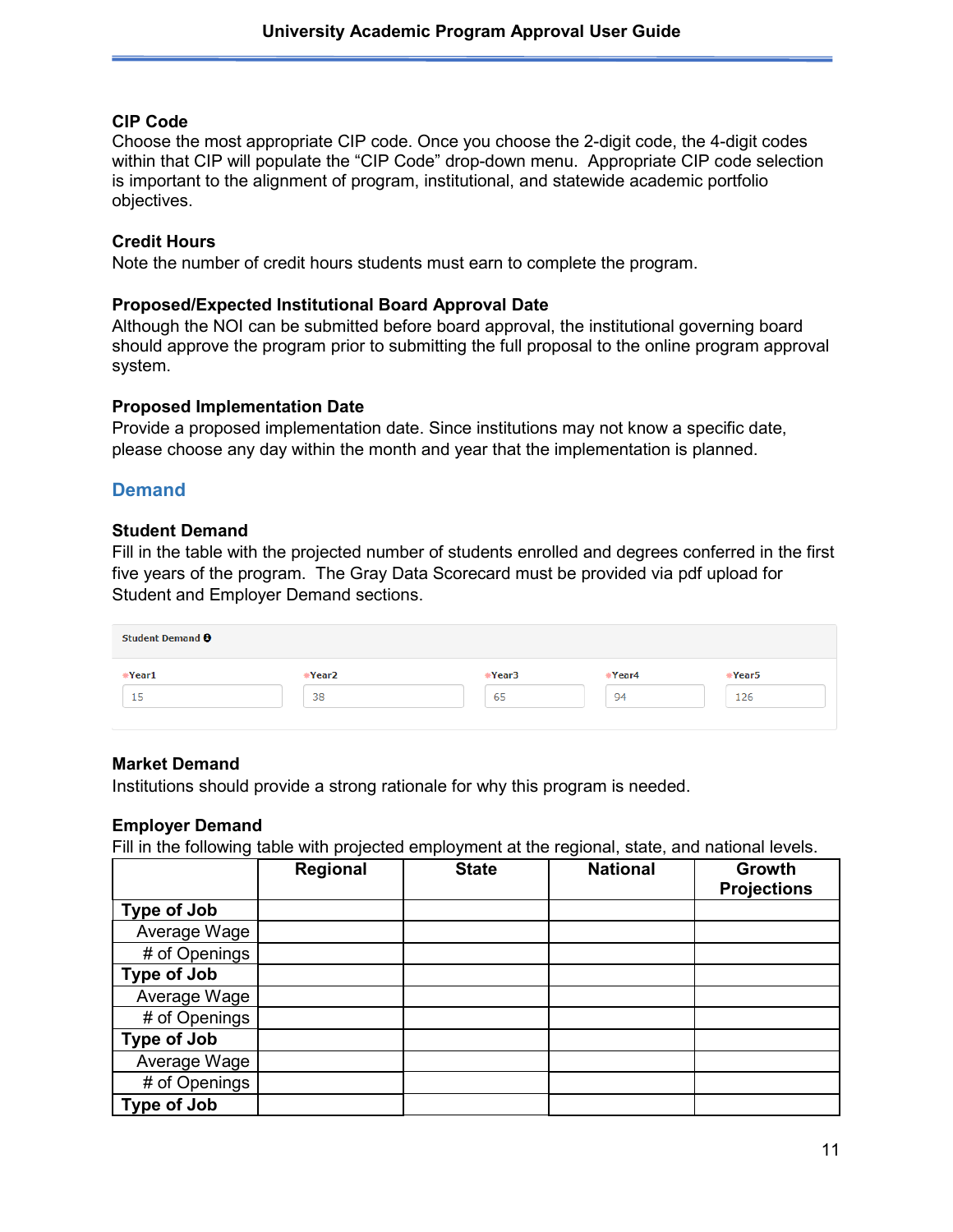| Average Wage       |  |  |
|--------------------|--|--|
| # of (<br>Openings |  |  |

#### **Source of market demand information**

Most of the current Bureau of Labor Statistics projections are for 2016-2026. If additional sources are used, please note data source and the time frame for projections. Other sources include:

[Georgetown University Center on Education and the Workforce](https://cew.georgetown.edu/)

[Bureau of Labor Statistics' Occupational Outlook Handbook](https://www.bls.gov/ooh/)

#### [Kentucky Center for Statistics](https://kcews.ky.gov/KYLMI)

[Kentucky's Workforce Progress and Challenges 2018 V2.indd \(kychamber.com\)](https://www.kychamber.com/sites/default/files/pdfs/Kentuckys%20Workforce%20Progress%20and%20Challenges%202018%20Final%20NEW_1.pdf)

Kentucky, Bridging the Talent Gap

Document - <https://www.bridgingthetalentgap.org/wp-content/uploads/2017/05/KY-Statewide.pdf> Interactive website:<https://bridgingthetalentgap.org/dashboards/>

#### **Academic Demand**

If this is not a program designed for students to enter the workforce immediately after graduation, please indicate the skills graduates will attain, the types of graduate programs in which the graduates are most likely to enroll, and the types of jobs that graduates will eventually seek.

#### **Unnecessary Duplication**

#### **Similar Programs**

The NOI will pre-populate with data on similar programs based on CIP codes. Institutions may list other programs that are similar but may be classified in a different CIP code. For each similar program, complete information on the following areas:

#### **Comparison of Objectives/Focus/Curriculum to Similar Programs**

Explain the differences in curriculum, focus, and/or objectives. If the proposed program curriculum does not differ substantially from existing programs, then describe potential collaborations with offering institutions.

#### **Comparison of Student Populations**

Describe how your target student population is different from those at other institutions and explain how your program reaches this new population (e.g., the proposed program is completely online while other programs are face-to-face or hybrid).

#### **Access to Existing Programs**

Explain how/why existing programs cannot reach your target population and/or provide evidence that existing programs do not have the capacity to meet current student demand (e.g., the number of students on an enrollment waiting list).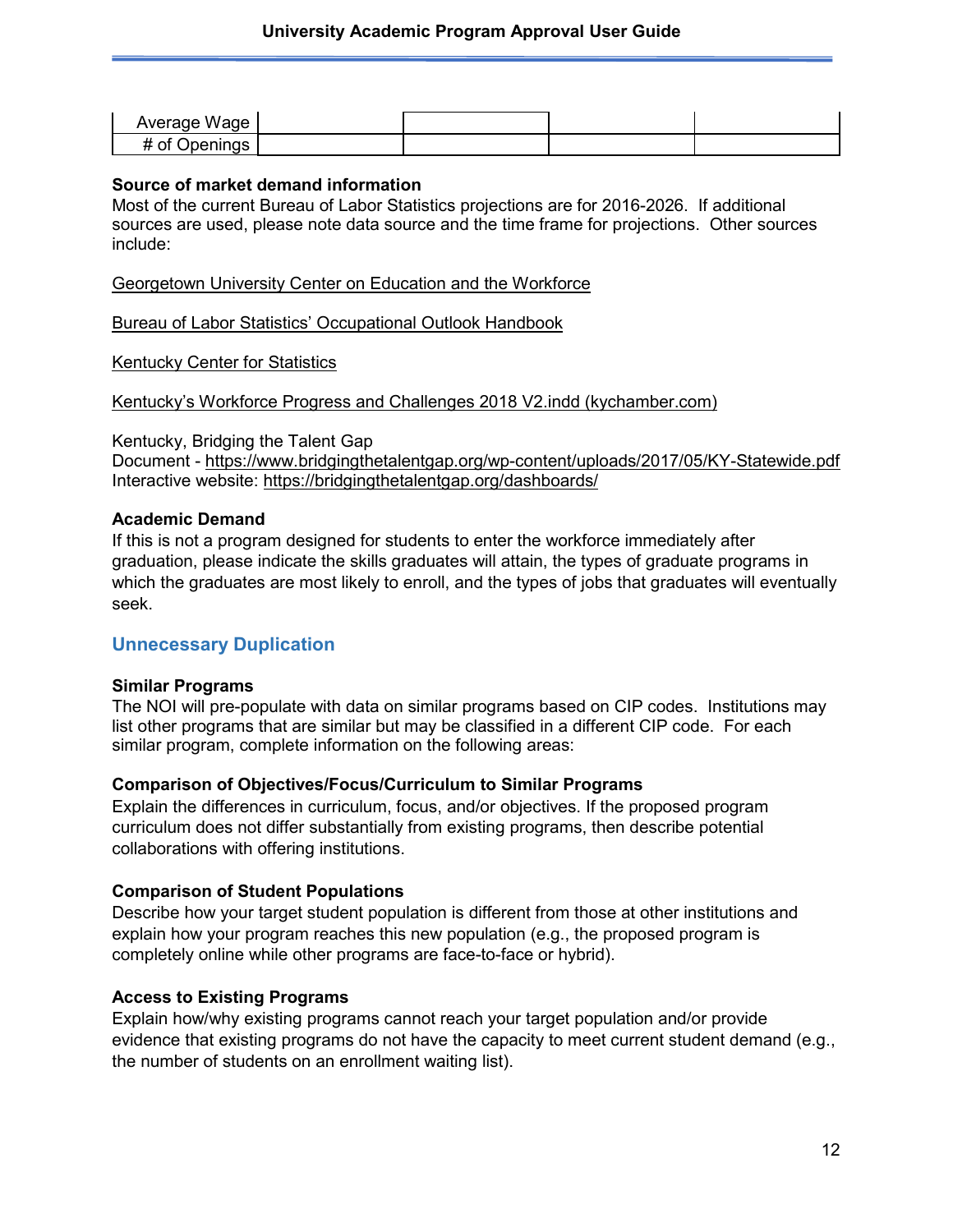#### **Feedback from Other Institutions**

Summarize feedback from colleagues at institutions with similar programs.

#### **Cost**

Provide a summary of revenues and expenditures.

| <b>Projected Revenue over Next Five</b><br>Years  | \$                   |
|---------------------------------------------------|----------------------|
| <b>Projected Expenses over Next Five</b><br>Years | \$                   |
| <b>Net Cost over Next Five Years</b>              | Auto-<br>calculation |

#### **Will additional faculty be needed?**

If yes, please explain how the institution will pay for these additional costs.

#### **Provide a budgetary rationale for creating this new program**

Institutions should explain how the program will be funded, what other programs will be affected, and why this program is considered both an efficient and effective use of funds.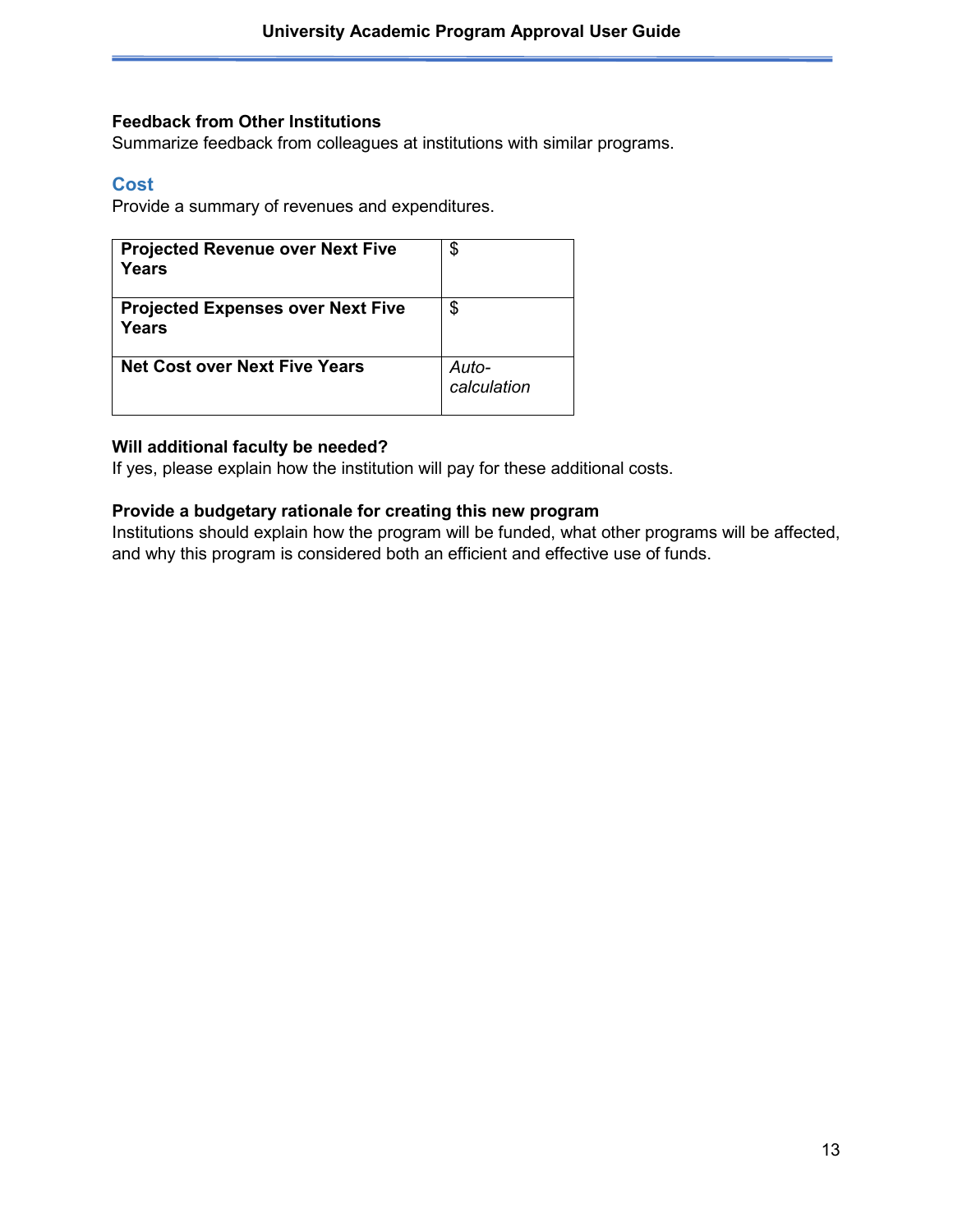# **New Degree Programs**

To propose a new degree program, click **Add New Proposal**.

# **Basic Info**

You will see the following screen.

| <b>KPPPS</b>                            | Kentucky Postsecondary<br><b>Program Proposal System</b>                                                                                                                                  | Welcome Stephanie Mayberry<br>Council on Postsecondary Education<br>Logout |
|-----------------------------------------|-------------------------------------------------------------------------------------------------------------------------------------------------------------------------------------------|----------------------------------------------------------------------------|
|                                         | <b>Northern Kentucky University</b><br>NORTHERN<br><b>KENTUCKY</b><br><b>BA-BACHELOR OF ARTS</b><br>UNIVERSITY <sup>5</sup><br>13.0901-Social and Philosophical Foundations of Education. |                                                                            |
| ubmission Date: Wednesday, May 26, 2021 |                                                                                                                                                                                           | End of Review Date: Friday, June 25, 2021                                  |
| Home                                    | <b>Basic Info</b><br><b>Overview</b><br><b>Objectives</b><br>Cost<br><b>Demand</b>                                                                                                        | <b>Assess</b>                                                              |
| <b>Full Proposal</b>                    | ALL RED highlighted fields must be filled in. If the highlighted field is left blank the system will not let you Save                                                                     |                                                                            |
| <b>User Comments</b>                    | form (Please scroll down to see all the fields).                                                                                                                                          |                                                                            |
| <b>Reports</b>                          | Proposal Id: 2992                                                                                                                                                                         |                                                                            |
| <b>Resources</b>                        | * Institution : Northern Kentucky University                                                                                                                                              |                                                                            |
| <b>Administration</b>                   | ×                                                                                                                                                                                         |                                                                            |
| <b>Logout</b>                           | Program Name: Education, Culture and Society                                                                                                                                              |                                                                            |
| <b>Pre-Proposal Status</b>              |                                                                                                                                                                                           |                                                                            |
| Under                                   | * Degree Level : Baccalaureate                                                                                                                                                            | $\checkmark$                                                               |
| <b>Review</b>                           | Degree Designation:   BACHELOR OF ARTS (BA)<br>×                                                                                                                                          | Add<br>$\check{ }$                                                         |
| <b>E</b> Locked                         |                                                                                                                                                                                           |                                                                            |
| <b>O</b> View more status               | <b>BACHELOR OF ARTS(BA)</b>                                                                                                                                                               |                                                                            |
| <b>Action</b>                           | <b>Remove Degree Designation(s)</b>                                                                                                                                                       |                                                                            |
| Submit for approva $\vee$ Go            |                                                                                                                                                                                           |                                                                            |
|                                         | * CIP Code (2-Digit) : 13-EDUCATION.                                                                                                                                                      | v                                                                          |
|                                         |                                                                                                                                                                                           |                                                                            |
|                                         | * CIP Code: 13.0901-Social and Philosophical Foundations of Education.                                                                                                                    | v                                                                          |
|                                         |                                                                                                                                                                                           |                                                                            |
|                                         | * Is this program an advanced practice doctorate? $\Box$ Yes $\Box$ No                                                                                                                    |                                                                            |
|                                         | * Program Type ; Single Institution                                                                                                                                                       | <b>Help</b><br>$\checkmark$                                                |
|                                         | $\frac{2}{12}$<br>* Proposed Implementation Date: 08/01/2021                                                                                                                              |                                                                            |
|                                         | <b>Institutional Contact Information</b>                                                                                                                                                  |                                                                            |
|                                         | * First Name: Sara<br>* Last Name : Runge                                                                                                                                                 |                                                                            |

#### **Institution Name**

Choose from the drop-down menu.

#### **Program Name**

Include the institution's proposed name for the program.

#### **Degree Level**

Select from drop-down menu.

#### **Degree Designation**

Select from the designations listed in the drop-down menu. Be sure to click "Add."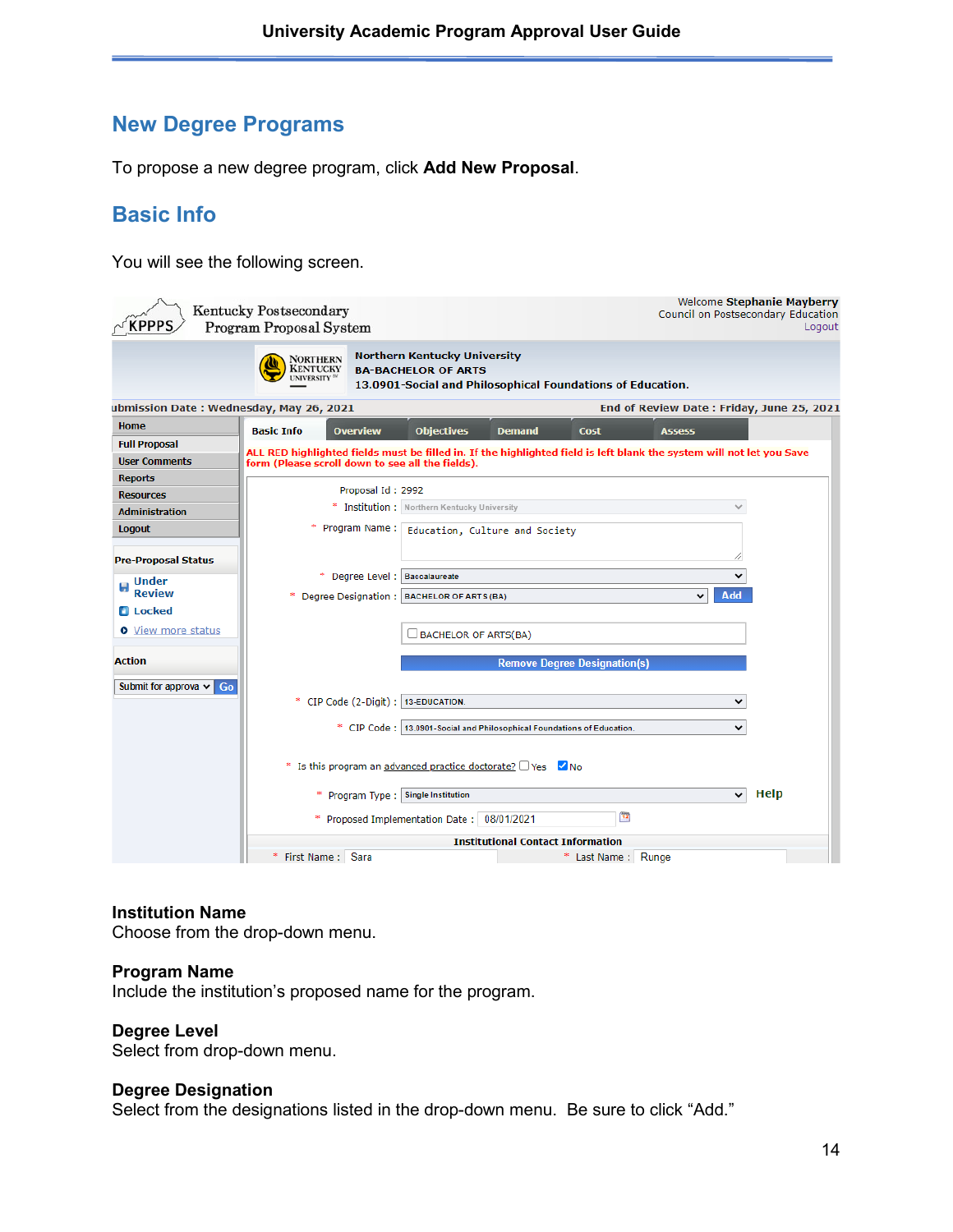#### **CIP Code**

Appropriate CIP code selection is important to the alignment of program, institutional, and statewide academic portfolio objectives. A complete list of CIP codes are available at: **[The](https://nces.ed.gov/ipeds/)  [Integrated Postsecondary Education Data System](https://nces.ed.gov/ipeds/)**. Once a 2-digit CIP Code has been selected, please choose the most appropriate 6-digit CIP Code (a drop-down menu will display choices).

#### **Advanced practice doctorate?**

Advanced practice doctorates are programs of study beyond the master's degree designed to meet the workforce and applied research needs of a profession. Select Yes/No.

#### **Program Type: Single Institution, Collaborative or Joint**

Select one of the choices from drop-down menu. Click [here](http://cpe.ky.gov/policies/academicaffairs/newacademicprogramapprovalpolicyglossary.pdf) for complete definitions.

- Single Institution an academic program offered by one institution.
- Collaborative Program an academic program under the sponsorship of more than one institution or organization that contains elements of a resource sharing agreed upon by the partners.
- Joint Program an academic program that is sponsored by two or more institutions leading to a single credential or degree, which is conferred by all participating institutions.

If two or more institutions create a collaborative or joint program with academic programs that are already offered by each institution, the program does not need to undergo the new academic program approval process at either institution. If any partner institution **does not** currently offer the academic program, that institution must submit the program for approval and provide a "Memorandum of Understanding" that outlines program responsibilities and fiscal arrangements among participating institutions.

#### **Proposed Implementation Date**

Choose an estimated day, month, and year of the planned implementation.

#### **Institutional Contact Information**

Submit contact information for the program director: First Name, Last Name, Title, Email, and Phone.

#### **Date of Governing Board Approval**

The governing board should approve the program before submission to the online program approval system.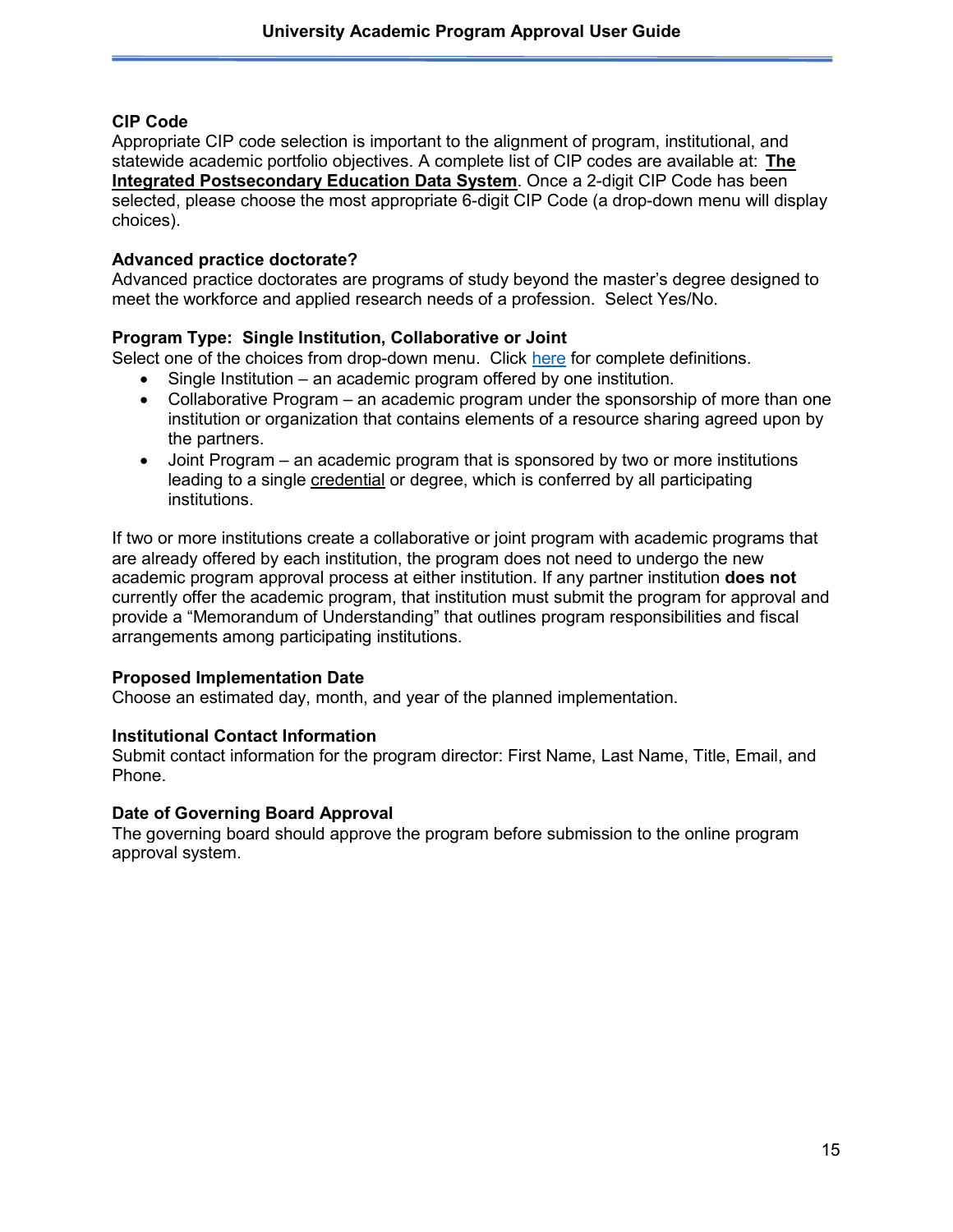## **Overview**

| <b>Basic Info</b>    | Overview                                                                                                 | <b>Objectives</b> | <b>Demand</b>                | Cost   | Assess                                                                                                                                                                                                                                                                                                                                                                                                                                                                                                                                                                                                                                                                                                                                                                                                                                         |                     |                 |
|----------------------|----------------------------------------------------------------------------------------------------------|-------------------|------------------------------|--------|------------------------------------------------------------------------------------------------------------------------------------------------------------------------------------------------------------------------------------------------------------------------------------------------------------------------------------------------------------------------------------------------------------------------------------------------------------------------------------------------------------------------------------------------------------------------------------------------------------------------------------------------------------------------------------------------------------------------------------------------------------------------------------------------------------------------------------------------|---------------------|-----------------|
|                      |                                                                                                          |                   |                              |        | Centrality to the Institution's Mission and Consistency with State's Goals                                                                                                                                                                                                                                                                                                                                                                                                                                                                                                                                                                                                                                                                                                                                                                     |                     |                 |
| <b>HUnder Review</b> |                                                                                                          |                   |                              |        |                                                                                                                                                                                                                                                                                                                                                                                                                                                                                                                                                                                                                                                                                                                                                                                                                                                |                     | Locked <b>E</b> |
|                      | 1. * Provide a brief description of the program with its estimated date of implementation.               |                   |                              |        |                                                                                                                                                                                                                                                                                                                                                                                                                                                                                                                                                                                                                                                                                                                                                                                                                                                |                     |                 |
|                      | teaching certification upon completion.                                                                  |                   |                              |        | This undergraduate program offers opportunities for students to develop and apply<br>innovative and practical understandings of education from multidisciplinary perspectives.<br>Education is broadly defined to include formal school contexts as well as non-formal<br>courses in social foundations of education; fundamentals in curriculum, instruction, and<br>assessment; equity and education; and the culminating capstone. Culture is broadly defined<br>as a set of behaviors, attitudes, and beliefs that allow a professional to be effective in<br>a variety of cross-cultural situations. Society is broadly defined as a group of people<br>with common territory, interaction, and culture. All three are interwoven throughout the<br>program and embedded into the central focus. The program does not lead to PrimaryK-12 |                     |                 |
|                      | Does this progam have any tracks (Yes/No)?                                                               |                   | $\Box$ Yes $\blacksquare$ No | item.) | (If yes, please add at least one program track                                                                                                                                                                                                                                                                                                                                                                                                                                                                                                                                                                                                                                                                                                                                                                                                 |                     |                 |
|                      | 2. Describe how the new program is consistent with the mission and goals of the institution.             |                   |                              |        |                                                                                                                                                                                                                                                                                                                                                                                                                                                                                                                                                                                                                                                                                                                                                                                                                                                |                     |                 |
|                      | development, student success, and community engagement:<br>and (d) teaching and learning.                |                   |                              |        | This program is aligned to NKU's mission to address academic innovation, talent<br>The program's core courses draw from the College of Education, in collaboration with<br>other programs across the university for concentration courses in four thematic areas: (a)<br>youth and community studies; (b) diversity and social justice; (c) workforce development;<br>It prepares graduates to address critical needs in the current and future workforce,                                                                                                                                                                                                                                                                                                                                                                                     |                     |                 |
|                      | 3. Is an approval letter from Education Professional Standards Board (EPSB) required?                    |                   |                              |        |                                                                                                                                                                                                                                                                                                                                                                                                                                                                                                                                                                                                                                                                                                                                                                                                                                                | $Nes$ $N_0$         |                 |
|                      | 4. Is there a specialized accrediting agency related to this program<br>If yes, Identify the accreditor: |                   |                              |        |                                                                                                                                                                                                                                                                                                                                                                                                                                                                                                                                                                                                                                                                                                                                                                                                                                                | Ves <sup>V</sup> No |                 |

You will see a screen similar to the one below.

#### **Provide a brief description of the program.**

Be sure to provide a description of the program that is readily understandable to a constituent who is not familiar with the proposed discipline.

#### **Does this program have any tracks? Yes/No**

If yes, please add the names and descriptions of each track.

#### **Describe how the new program is consistent with the mission and goals of the institution.**

Review your institution's mission and strategic plan. Highlight which areas of the academic plan will be furthered by implementing this program. Describe how the program will address the institution's mission and strategic goals.

#### **Is an approval letter from Education Professional Standards Board (EPSB) required?**

EPSB is charged with establishing standards of performance for preparation programs and approving educator preparation programs at colleges and universities. Click Yes/No.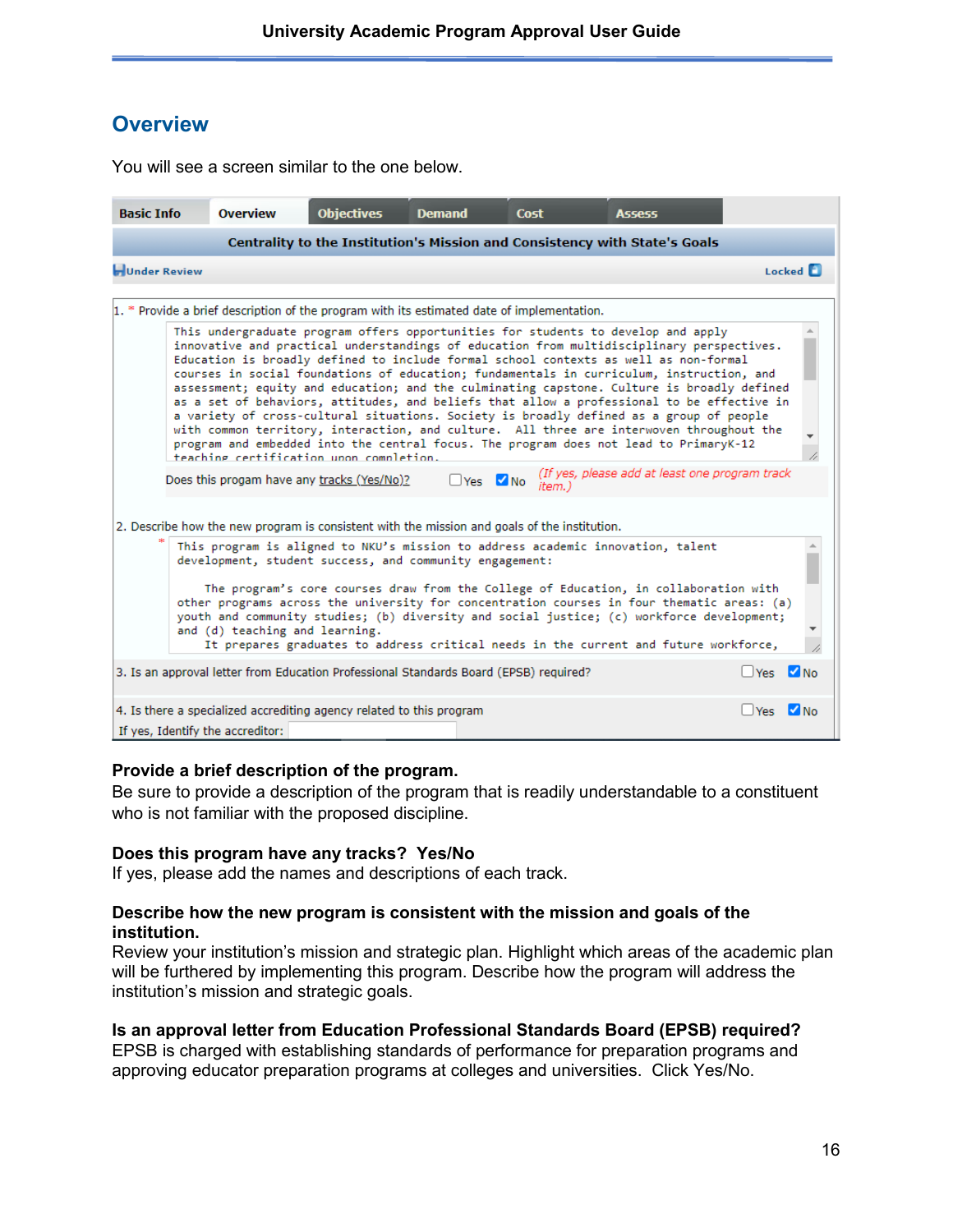#### **Is there a specialized accrediting agency related to this program? Yes/No**

- If yes, identify the accreditor.
- If no, will accreditation be sought?

#### **Does this program have a clinical component? Yes/No**

• If yes, discuss the nature, appropriateness, and availability of clinical sites.

#### **Describe the rationale and need for the program and include how the institution determined need.**

You may use the same language that you submit to SACSCOC as part of the SACSCOC Substantive Change documentation.

**NOTE: You must push "SAVE" at the bottom of the page to move to the next Tab.**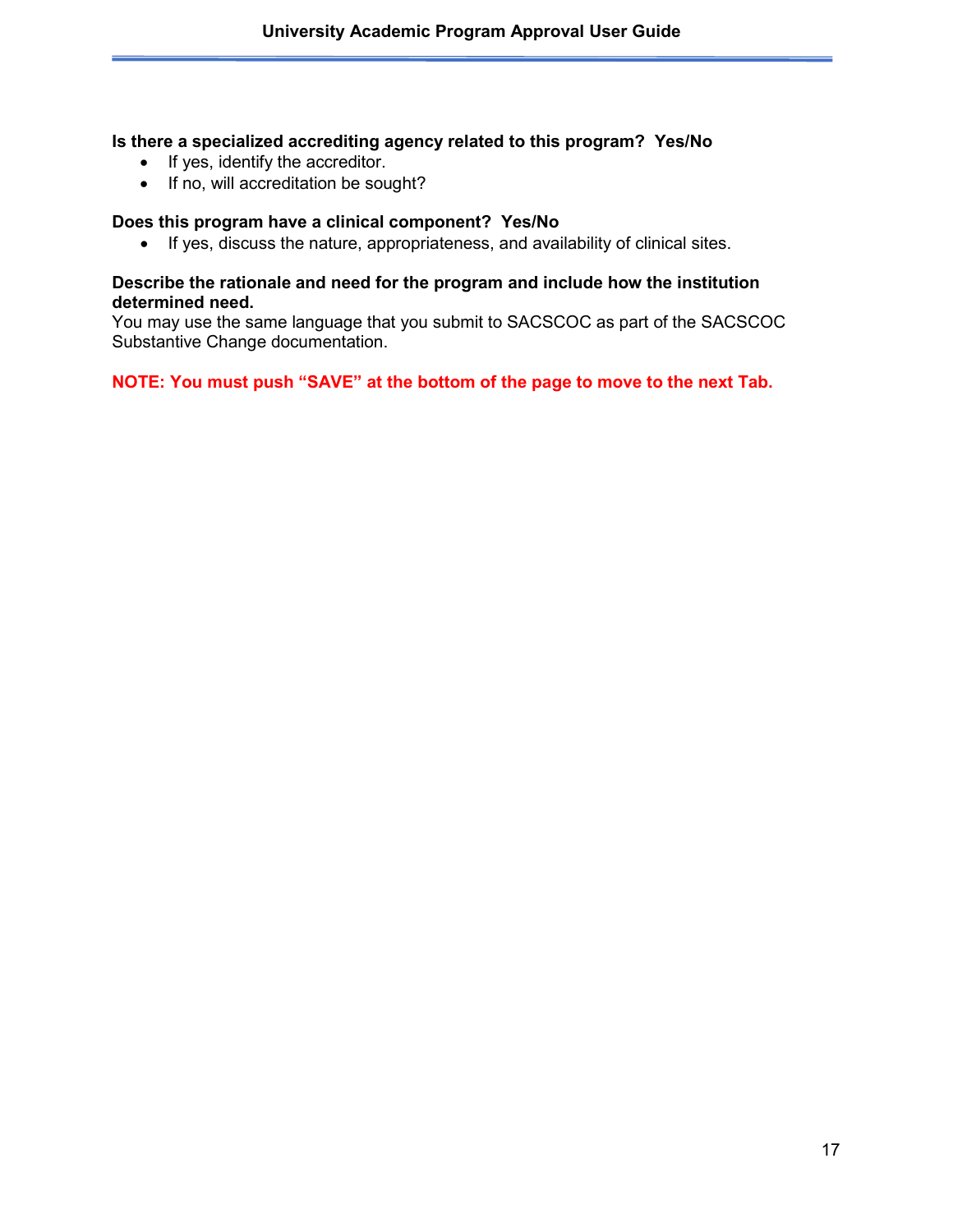# **Objectives**

|                   |                                            | This is a partial screen shot of what you will see.                             |               |               |                                                                                                                                                                                                                                                                                                                                                                   |                 |  |  |  |
|-------------------|--------------------------------------------|---------------------------------------------------------------------------------|---------------|---------------|-------------------------------------------------------------------------------------------------------------------------------------------------------------------------------------------------------------------------------------------------------------------------------------------------------------------------------------------------------------------|-----------------|--|--|--|
| <b>Basic Info</b> | <b>Overview</b>                            | <b>Objectives</b>                                                               | <b>Demand</b> | Cost          | Assess                                                                                                                                                                                                                                                                                                                                                            |                 |  |  |  |
|                   | <b>Program Quality and Student Success</b> |                                                                                 |               |               |                                                                                                                                                                                                                                                                                                                                                                   |                 |  |  |  |
| Incomplete        |                                            |                                                                                 |               |               |                                                                                                                                                                                                                                                                                                                                                                   | <b>Unlocked</b> |  |  |  |
|                   |                                            |                                                                                 |               |               | The curriculum should be structured to meet the stated objectives and student learning outcomes of the program.                                                                                                                                                                                                                                                   |                 |  |  |  |
|                   | life stages.                               | The curriculum is designed specifically to align with the program objectives.   |               |               | 1. Provide specific programming goals (objectives) and specific student learning outcomes for the program.<br>Objective 1: Students will demonstrate knowledge about foundational and contemporary<br>concepts, theories, and practices in formal and non-formal education at various levels and                                                                  |                 |  |  |  |
|                   |                                            | 2. Describe how the student learning outcomes for the program will be assessed. |               |               |                                                                                                                                                                                                                                                                                                                                                                   |                 |  |  |  |
|                   |                                            | practices, advice, and examples with the goal of sparking disciplinary and      |               |               | SLO 1: Students will demonstrate knowledge about foundational and contemporary concepts,<br>theories, and practices in formal and non-formal education at various levels and life<br>stages. Assessment through Workshop Observation Critique/Analysis. The results will be<br>used to evaluate teaching across departments, schools, and colleges to gather best |                 |  |  |  |
|                   |                                            |                                                                                 |               |               | If you wish to upload supporting documents for student learning outcomes, please include those here:                                                                                                                                                                                                                                                              |                 |  |  |  |
|                   | No uploaded file(s) present                |                                                                                 |               |               |                                                                                                                                                                                                                                                                                                                                                                   |                 |  |  |  |
|                   | File Upload:                               |                                                                                 |               |               | Select File                                                                                                                                                                                                                                                                                                                                                       |                 |  |  |  |
|                   |                                            |                                                                                 |               | <b>Upload</b> |                                                                                                                                                                                                                                                                                                                                                                   |                 |  |  |  |
|                   |                                            | 3. Highlight any distinctive qualities of this proposed program.                |               |               |                                                                                                                                                                                                                                                                                                                                                                   |                 |  |  |  |
|                   |                                            | investigate and experience the different possibilities in the field.            |               |               | The program offers a culminating capstone with options, such as career-oriented internships<br>and apprenticeships as well as service-learning community engagements, that provide<br>candidates with experiential learning. The capstone provides candidates the opportunity to                                                                                  |                 |  |  |  |

#### **Provide specific programming goals (objectives) and specific learning outcomes for the program.**

This question pertains to program-level learning outcomes. Explain how the curriculum achieves the program-level student learning outcomes by describing the relationship between the overall curriculum or the major curricular components and the program objectives.

You may provide a narrative, a visual (chart, table, graphic), or both to demonstrate the relationship between course-level student learning outcomes and program-level student learning outcomes.

#### **Describe how the student learning outcomes for the program will be assessed.**

Include all direct and indirect assessment methods used to evaluate program-level learning outcomes.

Explain which student learning outcome(s) will be assessed by each assessment method and how frequently each assessment method is administered. Explain how assessment results will be used to make improvements to the program.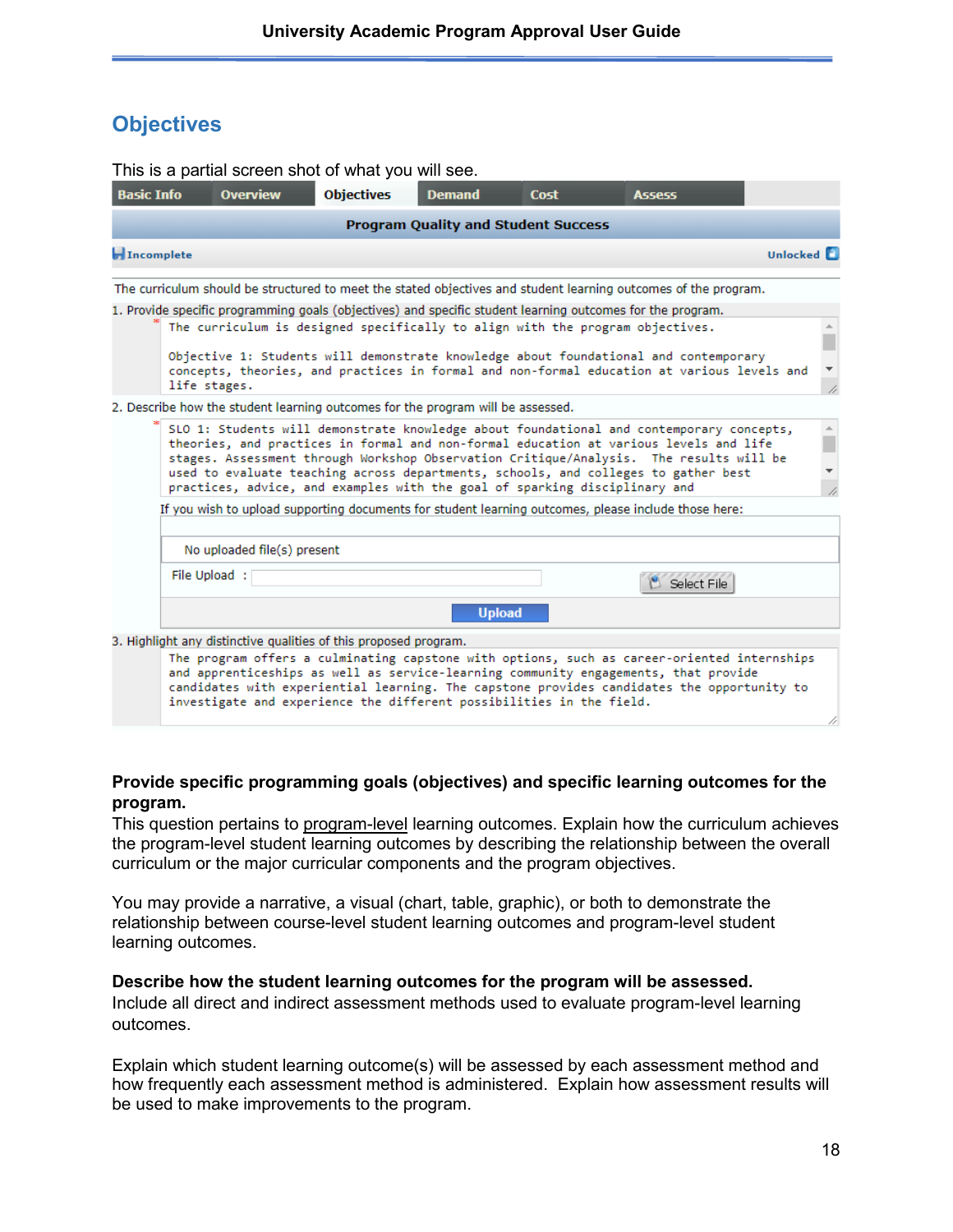#### **Highlight any distinctive qualities of this proposed program.**

Note any faculty, curricular or other distinguishing characteristics of the program.

#### **Describe the admissions and graduation requirements of the program.**

Be as detailed as possible and address both admissions and graduation requirements.

#### **Please provide the total number of hours required for the degree including:**

- Number of hours in degree program core "Core" is defined as the set of courses required by all students within a major or area.
- Number of hours in track A "track" is defined as the set of courses designed to develop expertise within a major or area at the undergraduate level.
- Number of hours in a concentration A "concentration" is defined as the set of courses designed to develop expertise within a major or area at the master's level.

#### **List courses under the appropriate curricular headings.**

Upload your curriculum using the template found [here.](http://www.cpe.ky.gov/policies/kppps/KPPPSCourseTemplate.xlsx)

#### **Describe administrative oversight to ensure program quality.**

You may use the same language provided to SACSCOC as part of the substantive change documentation.

#### **For a program offered in a compressed period, describe the methodology for determining that knowledge and competencies gained are comparable to those required in traditional formats.**

You may use the same language provided to SACSCOC as part of the substantive change documentation.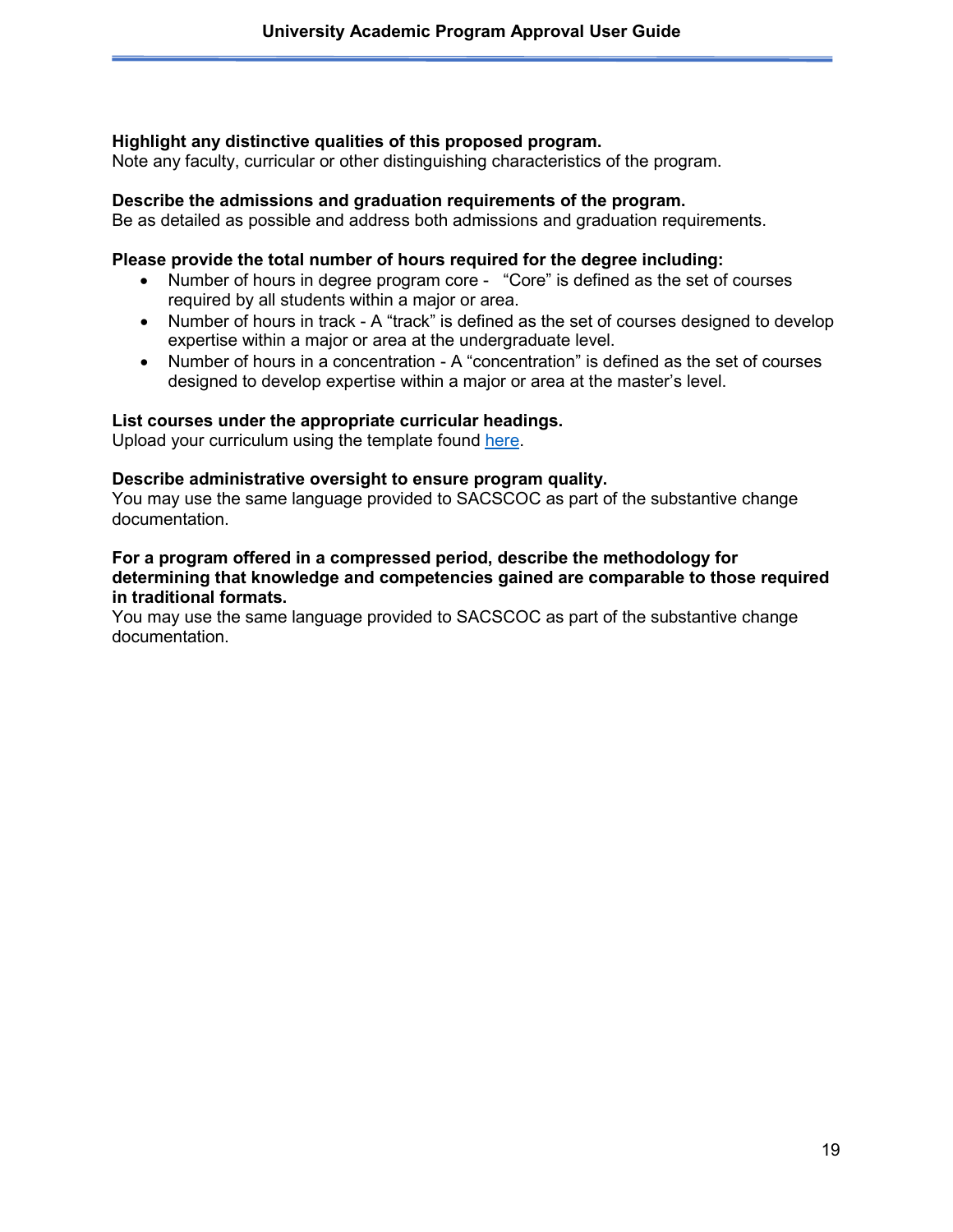# **Demand Tab**

This is a partial screen shot of what you will see.

| <b>Basic Info</b> | <b>Overview</b>                                            | <b>Objectives</b> | <b>Demand</b>                                 | <b>Cost</b> | <b>Assess</b>                                                                                                                                                                                                                         |                 |
|-------------------|------------------------------------------------------------|-------------------|-----------------------------------------------|-------------|---------------------------------------------------------------------------------------------------------------------------------------------------------------------------------------------------------------------------------------|-----------------|
|                   |                                                            |                   | <b>Program Demand/Unnecessary Duplication</b> |             |                                                                                                                                                                                                                                       |                 |
| Saved             |                                                            |                   |                                               |             |                                                                                                                                                                                                                                       | <b>Unlocked</b> |
|                   | 1. Student Demand:                                         |                   |                                               |             |                                                                                                                                                                                                                                       |                 |
|                   | acceptable. Note if it replaces another program in campus. |                   |                                               |             | a. Provide evidence of student demand. Evidence of student demand is typically in the form of surveys of potential<br>students or enrollments in related programs at the institution, but other methods of gauging student demand are |                 |
|                   | this is a test of student demand                           |                   |                                               |             |                                                                                                                                                                                                                                       |                 |
|                   |                                                            |                   |                                               |             |                                                                                                                                                                                                                                       |                 |
|                   |                                                            |                   |                                               |             |                                                                                                                                                                                                                                       |                 |
|                   |                                                            |                   |                                               |             |                                                                                                                                                                                                                                       |                 |
|                   |                                                            |                   |                                               |             | b. Project estimated student enrollment and degrees conferred for the first five years of the program.                                                                                                                                |                 |
|                   | <b>Academic Year</b>                                       |                   | <b>Degrees Conferred</b>                      |             | <b>Enrollments (Headcount) - Fall</b><br><b>Semester</b>                                                                                                                                                                              |                 |
|                   | $2021 - 22$                                                |                   | 0                                             |             | 15                                                                                                                                                                                                                                    |                 |
|                   | 2022-23                                                    |                   | 10                                            |             | 16                                                                                                                                                                                                                                    |                 |
|                   | 2023-24                                                    |                   | 11                                            |             | 17                                                                                                                                                                                                                                    |                 |
|                   | 2024-25                                                    |                   | 12                                            |             | 18                                                                                                                                                                                                                                    |                 |
|                   | 2025-26                                                    |                   | 13                                            |             | 19                                                                                                                                                                                                                                    |                 |

c. 4-YEAR INSTITUTIONS ONLY: Please provide Gray Associates Program Evaluation System Scorecard data snapshot for new program.

#### **Student Demand**

#### **Provide evidence of student demand.**

Evidence of student demand is typically in the form of surveys of potential students or enrollments in related programs at the institution, but other methods of gauging student demand are acceptable. If student surveys have been collected, provide information regarding sample size, sampling methodology, and response rate.

The institution must demonstrate that it has systematically gathered data, studied the data, and can reasonably estimate student demand for the program. **Anecdotal evidence is not sufficient***.* 

#### **Project estimated student enrollment and degrees conferred for the first five years of the program.**

Enter numbers into the online form.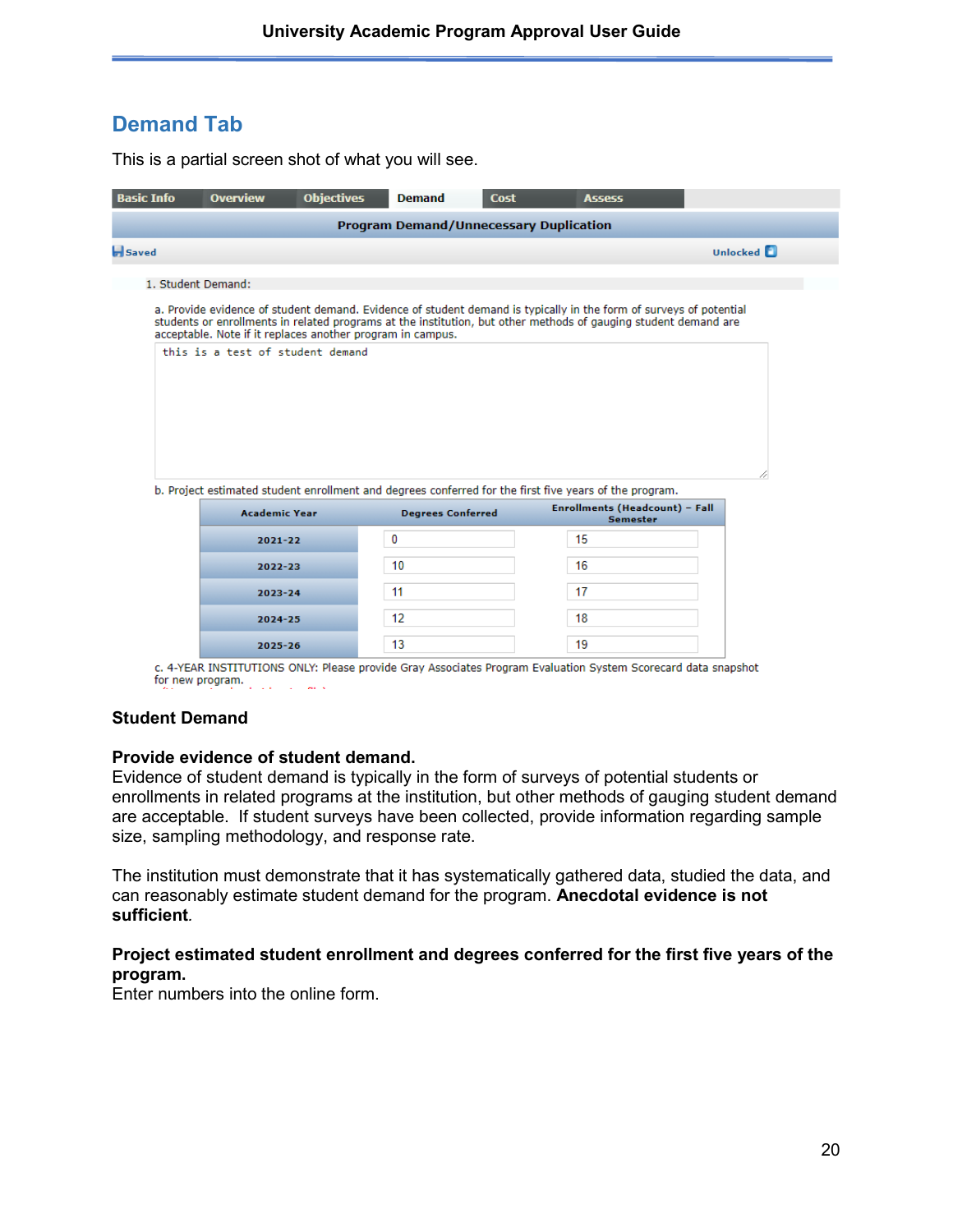| <b>Academic Year</b> | <b>Degrees Conferred</b> | Enrollments (Headcount) - Fall<br><b>Semester</b> |  |  |
|----------------------|--------------------------|---------------------------------------------------|--|--|
| $2021 - 22$          | 0                        | 25                                                |  |  |
| $2022 - 23$          | 0                        | 45                                                |  |  |
| $2023 - 24$          | $\bf{0}$                 | 61                                                |  |  |
| 2024-25              | 0                        | 74                                                |  |  |
| $2025 - 26$          | 0                        | 86                                                |  |  |

#### **Provide the Gray Associates Program Evaluation System Scorecard data snapshot for new program.**

File must be uploaded.

#### **Employer Demand**

#### **Describe the types of jobs available for graduates, average wages for these jobs, and the number of anticipated openings for each job type.**

Complete the following information for each type of job available. Click "Add" after data have been entered.

| Type Of Job                        |       |
|------------------------------------|-------|
| Regional Average Wage (USD) 0      |       |
| Regional # of Openings 0           |       |
| Regional Growth Projections (%) 0  |       |
| State Average Wage (USD) 0         |       |
| State # of Openings $ 0\rangle$    |       |
| State Growth Projections (%)   0   |       |
| National Average Wage (USD) 0      |       |
| National # of Openings   0         |       |
| wagonar on Ath Projections (%)   0 |       |
| Add                                | Clear |
|                                    |       |

#### **Clearly describe evidence of employer demand.**

Provide a narrative to accompany the table above. Such evidence may include employer surveys, current labor market analyses, and future human resources projections. Where appropriate, evidence should demonstrate employers' preferences for graduates of the proposed program over persons having alternative ] credentials, as well as employers' willingness to pay higher salaries to graduates of the proposed program.

The following links are helpful resources on employer demand statistics:

[U.S. Department of Labor, BLS –](http://www.bls.gov/ooh/) Occupational Outlook Handbook Explains the education and training needed, earnings, expected job prospects, nature of the work, and working conditions for hundreds of different types of jobs. [Burning Glass Technologies | Real-Time Job Market Analytics Software](https://www.burning-glass.com/)  Provides real-time data on job growth, skills in demand, and labor market trends. Career One Stop – [U.S. Department of Labor, Employment and Training Administration](http://www.acinet.org/Occ_Intro.asp?id=1,&nodeid=1) Provides occupation profiles and information on fastest growing occupations, occupations with the most openings, highest paying occupations, and other useful statistics.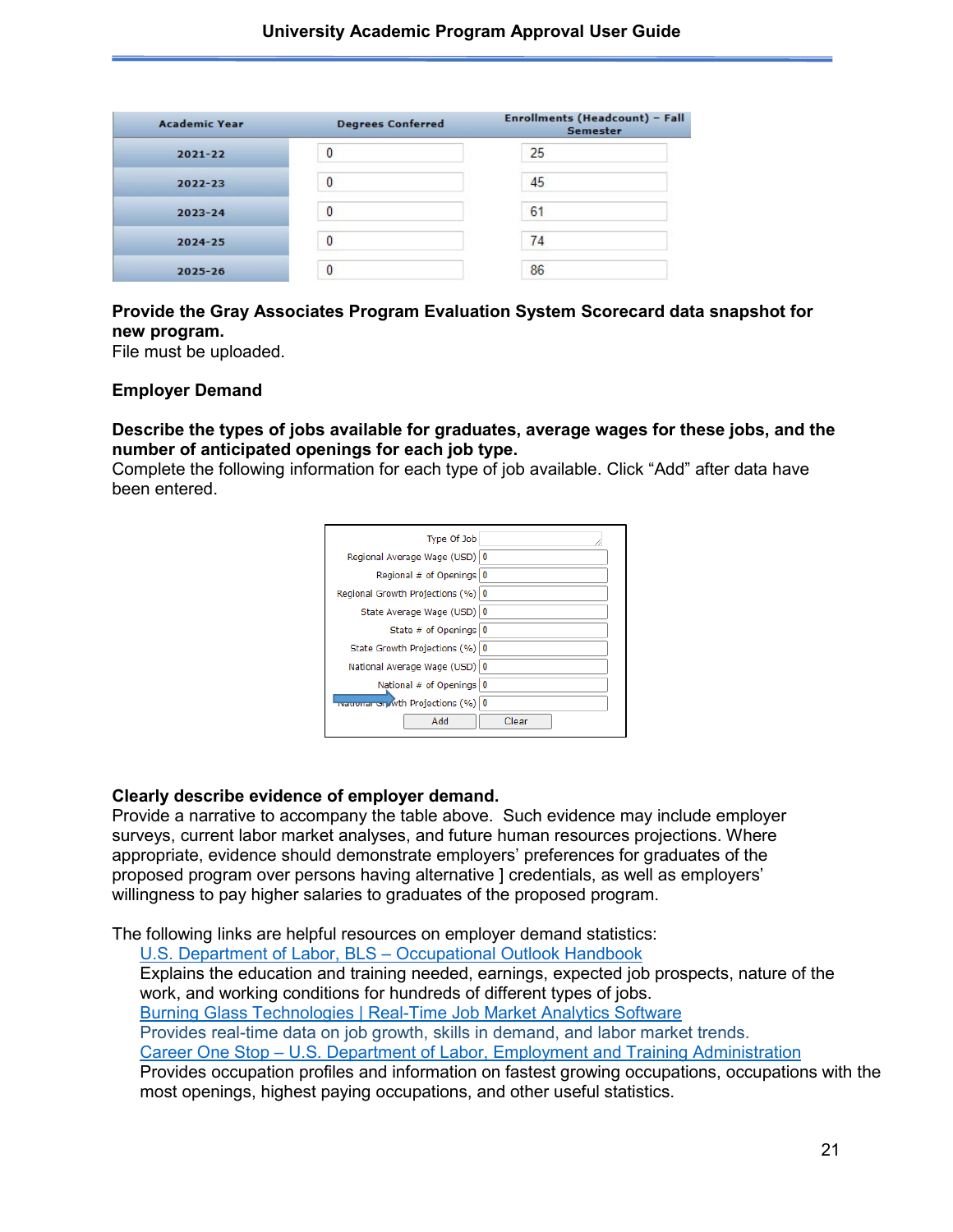#### [Kentucky Labor Market Information](https://kylmi.ky.gov/vosnet/Default.aspx)

State- and region-level labor market statistics, occupational information, industry data, and workforce training information.

#### **Academic Disciplinary Needs**

If the program proposal respondsto changes in an academic disciplinary need, please outline those changes. Explain why these changes to the discipline necessitate development of a new program.

#### **Similar Programs**

The system will populate a table with information about similar programs offered.

If there are similar programs, you will be asked to:

- Provide: a comparison of objectives/focus/curriculum to similar programs, student populations, access to existing programs, and feedback from other institutions.
- Explain how the program will support or be supported by other programs within the institution.
- Explain any shared faculty, shared courses, collaborative research, etc., within the proposing institution or with other institutions.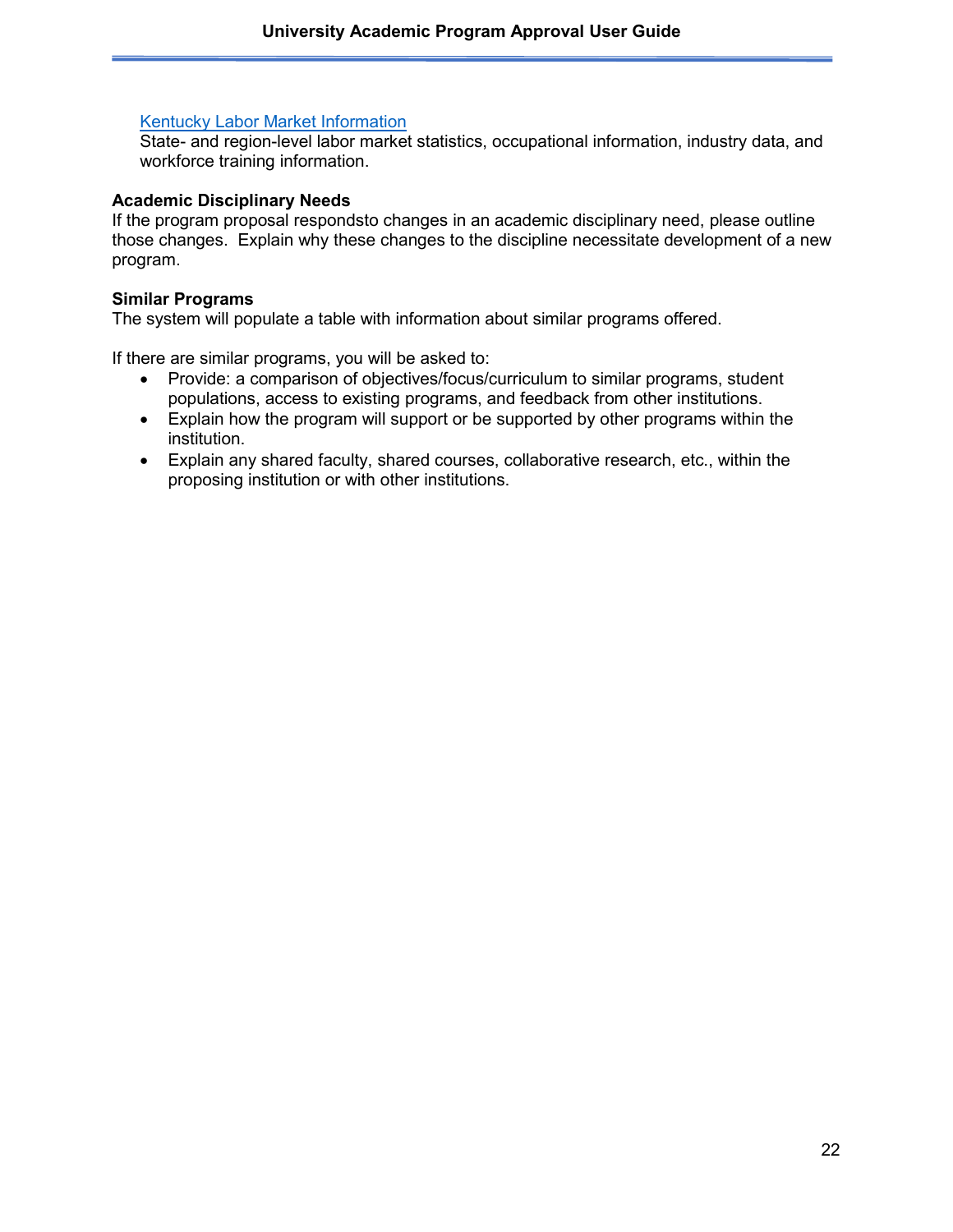## **Cost**

This is a partial screen shot of what you will see.

| <b>Basic Info</b>    | <b>Overview</b> | <b>Objectives</b> | <b>Demand</b>                            | Cost | <b>Assess</b> |      |
|----------------------|-----------------|-------------------|------------------------------------------|------|---------------|------|
|                      |                 |                   | Cost and Funding of the Proposed Program |      |               |      |
| <b>Junder Review</b> |                 |                   |                                          |      |               | Lock |

The resource requirements and planned sources of funding of the proposed program must be detailed in order to asses adequacy of the resources to support a quality program. This assessment is to ensure that the program will be efficient resource utilization and to assess the impact of this proposed program on the institution's overall need for funds.

1. Please provide documentation that includes the following (NOTE: THIS APPLIES TO ALL SUBMISSIONS):

i, a description of financial resources available to support the proposed change, including a budget for the first five years the proposed change.

ii, projected revenues and expenditures and cash flow for the proposed change.

iii. the amount of resources going to institutions or organizations for contractual or support services for the proposed cha iv. the operational, management, and physical resources available for the change.

v. Contingency plans in the event that required resources do not materialize.

If you wish to upload your documents in lieu of the Cost/Funding template--or if you have supplemental documentation-please use the file uploads:

|  | Total Record Count: 2                          |  |
|--|------------------------------------------------|--|
|  | <b>File Name</b>                               |  |
|  | BA Education Culture Society Funding.xlsx      |  |
|  | BA Education, Culture and Society Budget .xlsx |  |
|  |                                                |  |

The resource requirements and planned sources of funding of the proposed program must be detailed in order to assess the adequacy of the resources to support a quality program. This cost information is required for all program proposals.

#### **Cost/Funding Explanation**

Complete the table for the first five years of the proposed program and provide an explanation of how the institution will sustain funding needs. The total funding and expenses in the table should be the same; if not explain sources of additional funding for the proposed program (see table below). For each section, provide an explanation of revenue or costs.

If you wish to upload your documents in lieu of the Cost/Funding template, or if you have supplemental documentation, please use the file upload.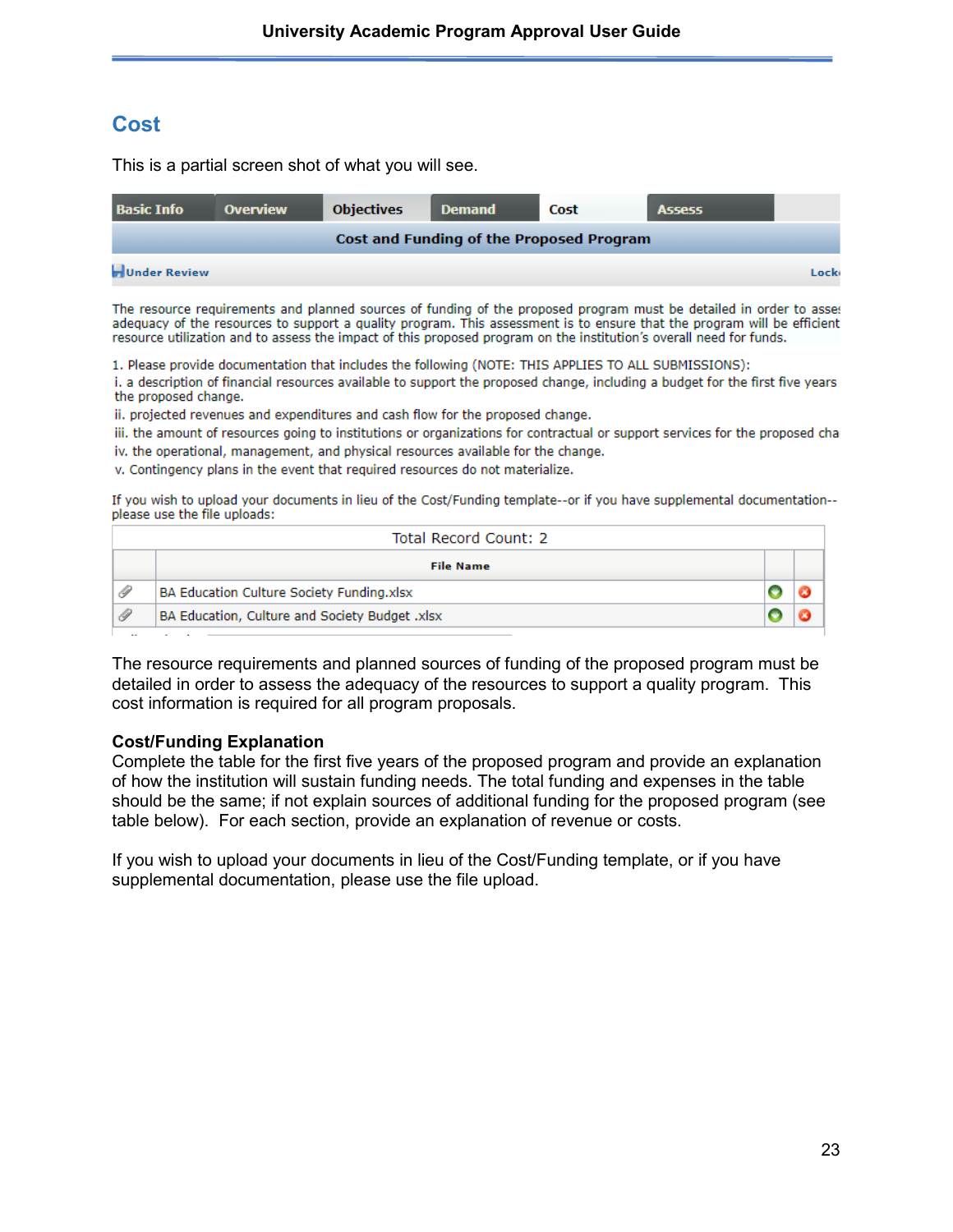| A. Funding Sources, by year of program                        |   |   | 1 <sup>st</sup> Year 2 <sup>nd</sup> Year 3 <sup>rd</sup> Year 4 <sup>th</sup> Year | 5 <sup>th</sup> Year |
|---------------------------------------------------------------|---|---|-------------------------------------------------------------------------------------|----------------------|
| <b>Total Resources Available from Federal Sources</b>         |   |   |                                                                                     |                      |
| New $: 0$                                                     | 0 | 0 | 0                                                                                   | 0                    |
| Existing: 0                                                   | 0 | 0 | 0                                                                                   | 0                    |
| Narrative Explanation/Justification:                          |   |   |                                                                                     |                      |
| <b>Total Resources Available from Other Non-State Sources</b> |   |   |                                                                                     |                      |
| New: 0                                                        | 0 | 0 | 0                                                                                   | 0                    |
| Existing: 0                                                   | 0 | 0 | 0                                                                                   | 0                    |
| Narrative Explanation/Justification:                          |   |   |                                                                                     |                      |
| <b>State Resources</b>                                        |   |   |                                                                                     |                      |
| New: 0                                                        | 0 | 0 | 0                                                                                   | 0                    |
| Existing: 0                                                   | 0 | 0 | 0                                                                                   | 0                    |
| Narrative Explanation/Justification:                          |   |   |                                                                                     |                      |
| <b>Internal</b>                                               |   |   |                                                                                     |                      |

# **Assessment**

Please describe plans to evaluate students' post-graduate success.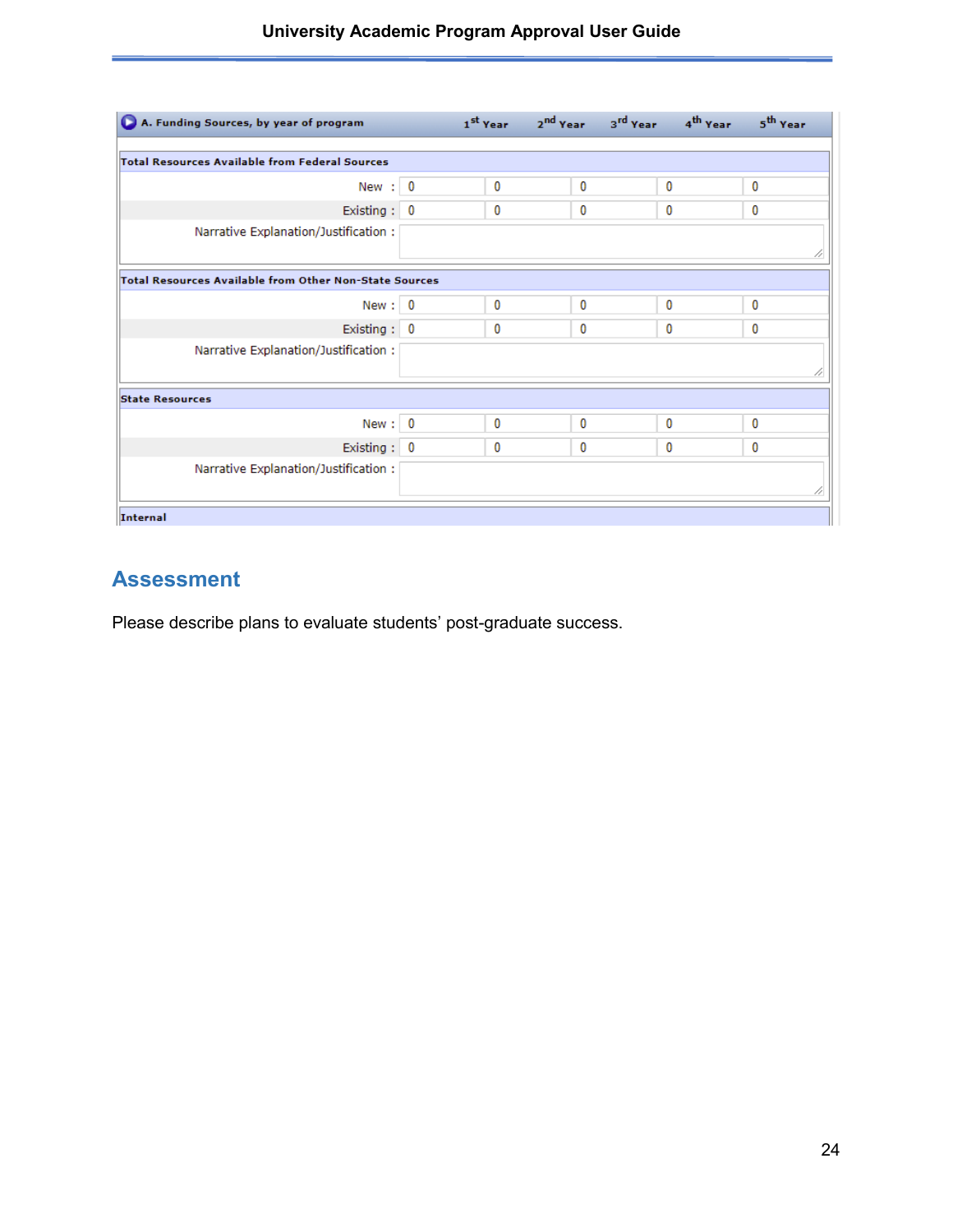# **Advanced Practice Doctorate**

Comprehensive universities proposing an advanced practice doctorate must complete the following information.

- Describe how the doctorate builds upon the reputation and resources of the existing master's degree program in the field.
- Provide a description of the master's program or programs and note any distinctive qualities of these programs, as well as any national recognition bestowed upon the program.
- Explain the new practice or licensure requirements in the profession and/or requirements by specialized accrediting agencies that necessitate a new doctoral program.
- Provide any evidence, such as a professional organization or an accrediting agency, requiring a doctorate in order for graduates to practice or advance in the field of study.
- Explain the impact of the proposed program on undergraduate education at the institution. Within the explanation, note specifically if new undergraduate courses in the field will be needed, or if any courses will be cut.
- If there is no impact on undergraduate education, please provide a synopsis of how a new doctorate can be developed and implemented without financial or staffing implications for undergraduate education.
- Provide evidence that funding for the program will not impair funding of any existing program at any other public university.
	- $\circ$  Upload a letter from each institution with a similar program stating that the proposed program will not negatively impact their existing program.
	- $\circ$  Include a summary of financial information from institutions with similar programs.